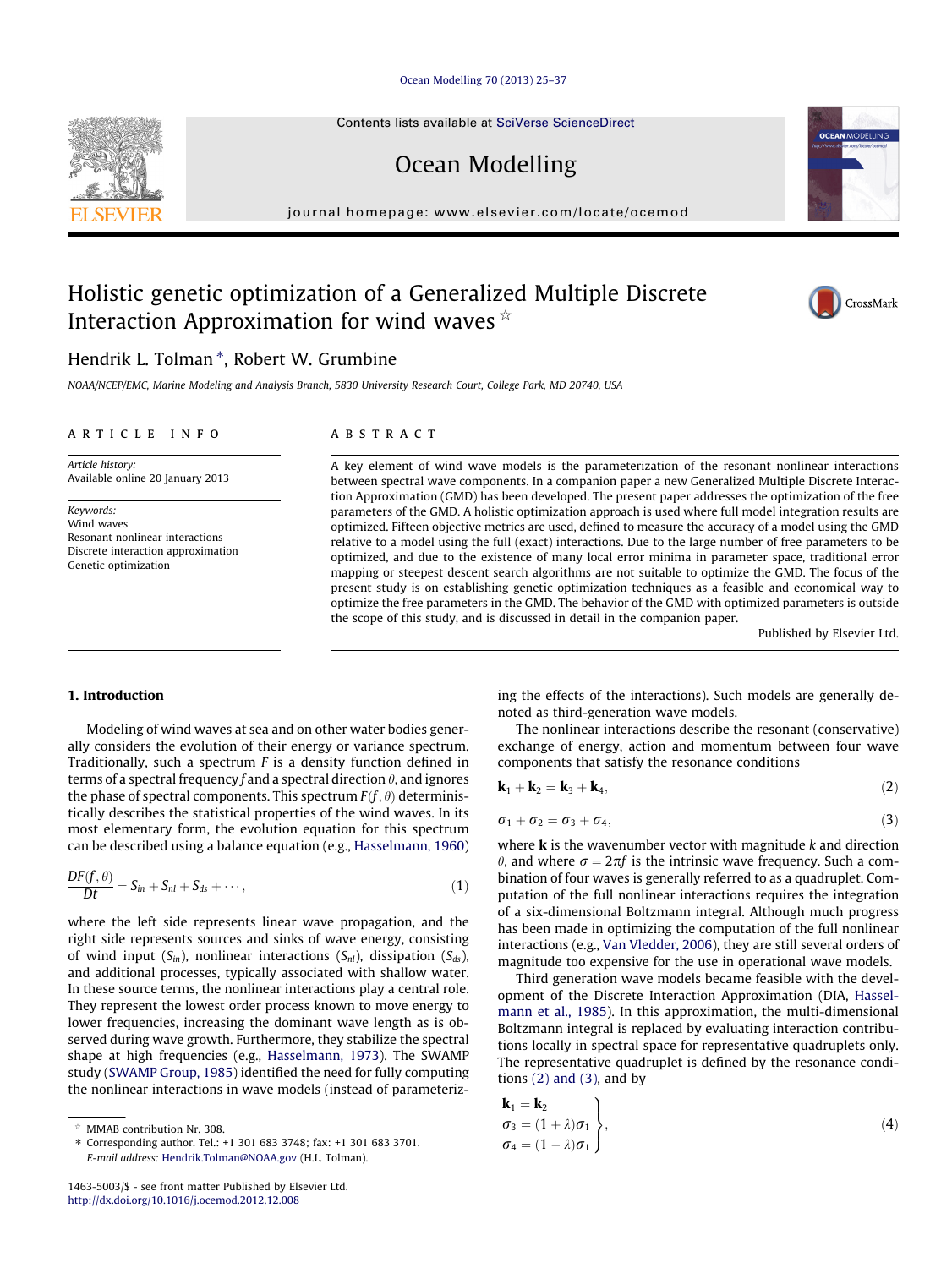for which the contributions to the source term at the four components of the quadruplet are computed as

$$
\begin{pmatrix} \delta S_{nl,1} \\ \delta S_{nl,3} \\ \delta S_{nl,4} \end{pmatrix} = \begin{pmatrix} -2 \\ 1 \\ 1 \end{pmatrix} C g^{-4} f_1^{11} \times \left[ F_1^2 \left( \frac{F_3}{(1+\lambda)^4} + \frac{F_4}{(1-\lambda)^4} \right) - \frac{2 F_1 F_3 F_4}{(1-\lambda^2)^4} \right],
$$
\n(5)

where  $F_i = F(f_i, \theta_i)$  represent the spectral energy density at the four components of the quadruplets, and  $\delta S_{nl,i} = \delta S_{nl}(f_i, \theta_i)$  are the corresponding contributions to the interactions.  $\lambda$  and C are free parameters in this parameterization, set to  $\lambda = 0.25$  and  $C = 3 \times 10^7$  by [Hasselmann et al. \(1985\).](#page-12-0)

Whereas the DIA made operational third generation wave models feasible, it was recognized from its inception as having limited accuracy. Since then, many attempts have been made to develop more accurate yet economical parameterizations for the nonlinear interactions. A recent review can be found in the companion paper ([Tolman, accepted for publication\)](#page-12-0). The latter paper presents a Generalized Multiple DIA (GMD) which represents an expansion on the traditional DIA, with several additional features.<sup>1</sup>

First, a more flexible definition for the representative quadruplet is introduced by expanding Eq. [\(4\)](#page-0-0) to

$$
\begin{aligned}\n\sigma_1 &= (1 + \mu)\sigma \\
\sigma_2 &= (1 - \mu)\sigma \\
\sigma_3 &= (1 + \lambda)\sigma \\
\sigma_4 &= (1 - \lambda)\sigma\n\end{aligned}
$$
\n(6)

with free parameters  $\lambda$  and  $\mu$ , reducing to the one-parameter definition for  $\mu = 0$ . Furthermore, it can be expanded to a three-parameter definition by defining the internal angle  $\theta_{12}$  between quadruplet components 1 and 2 as an additional free parameter. The three-parameter definition reduces to [\(4\)](#page-0-0) for  $\mu = 0$  and  $\theta_{12} = 0^\circ.$ 

Second, the GMD quadruplets are evaluated at the actual depth, whereas in the DIA all quadruplets are evaluated assuming deep water. This is essential to assure that the GMD reproduces all conservation properties of the exact interactions.

Third, multiple representative quadruplets are allowed, with their individual contributions to the interactions normalized so that the interactions computed for multiple copies of the same representative quadruplet are identical to interactions computed from one such representative quadruplet.

Fourth, the GMD features complementary scaling for weak interactions in deeper water ( $kd > 0.50$ , consistent with the interactions described in the DIA), and strong interactions as occur in extremely shallow water ( $kd < 0.75$ , not reproduced by the DIA).

With these expansions, contributions to the interactions from a single quadruplet realization in the GMD become

$$
\begin{pmatrix}\n\delta S_{nl,1} \\
\delta S_{nl,2} \\
\delta S_{nl,3} \\
\delta S_{nl,4}\n\end{pmatrix} = \begin{pmatrix}\n-1 \\
-1 \\
1 \\
1\n\end{pmatrix} \left(\frac{1}{n_{q,d}} C_{\text{deep}} B_{\text{deep}} + \frac{1}{n_{q,s}} C_{\text{sha}} B_{\text{sha}}\right) \\
\times \left[\frac{c_{g,1}F_1}{k_1 \sigma_1} \frac{c_{g,2}F_2}{k_2 \sigma_2} \left(\frac{c_{g,3}F_3}{k_3 \sigma_3} + \frac{c_{g,4}F_4}{k_4 \sigma_4}\right) \\
- \frac{c_{g,3}F_3}{k_3 \sigma_3} \frac{c_{g,4}F_4}{k_4 \sigma_4} \left(\frac{c_{g,1}F_1}{k_1 \sigma_1} + \frac{c_{g,2}F_2}{k_2 \sigma_2}\right)\right],
$$
\n(7)

where the scaling functions  $B_{\text{deep}}$  for weak interactions and  $B_{\text{shall}}$  for strong interactions are defined as

$$
B_{\text{deep}} = \frac{k^{4+m} \sigma^{13-2m}}{(2\pi)^{11} g^{4-m} c_g^2},\tag{8}
$$

$$
B_{\text{shal}} = \frac{g^2 k^{11}}{(2\pi)^{11} c_g} (kd)^n, \tag{9}
$$

where *m* and *n* are tunable parameters,  $n_{q,d}$  and  $n_{q,s}$  are the number of representative quadruplets describing weak and strong interactions, respectively, and  $C_{\text{deep}}$  and  $C_{\text{shall}}$  are the corresponding proportionality constants.

The traditional DIA only has two free parameters,  $\lambda$  and C. The GMD has many more free parameters. There are  $n_q$  representative quadruplets with up to five free parameters per quadruplet  $(\lambda, \mu, \theta_{12}, C_{\text{deep}}, C_{\text{shall}})$ , as well as two free parameters in the scaling function  $(m, n)$ . The present study focuses on efficient ways to optimize these free parameters. The two distinct aspects of the optimization techniques used here are holistic and genetic optimization. Holistic optimization implies that results of full wave model integrations are optimized, instead of optimizing nonlinear interactions for test spectra only. The holistic optimization approach is described in Section 2. Genetic optimization is used here to efficiently optimize a large number of free parameters while dealing with many local error minima in parameters space, and with discontinuous error behavior in parameter space (as will be illustrated below in [Fig. 1b](#page-2-0)). The basic principles of genetic optimization are described in Section [3,](#page-4-0) and a full description is presented in [Appendix B](#page-10-0).

The new optimization techniques are described and illustrated here by considering deep water conditions only, where  $C_{\text{shal}}$ , m and  $n$  are not optimized. Application of these techniques to shallow water follow similar principles, and are presented in [Tolman](#page-12-0) [\(2010a\).](#page-12-0) Results are presented in Section [4.](#page-6-0) A discussion and conclusions are presented in Section [5](#page-9-0).

### 2. Holistic optimization

Holistic optimization is not new to nonlinear interactions in wind waves. [Hasselmann et al. \(1985\)](#page-12-0) based their parameter estimates for the DIA on full wave model runs, but used subjective error measures. Since then, most interaction studies have considered evaluating interactions for test spectra only. [Tolman et al. \(2004\)](#page-12-0) [and Tolman \(2005\)](#page-12-0) reintroduced holistic optimization, as it became evident that more accurate fitting of interactions to test spectra is no guarantee for better wave model behavior, or even for stable model integration.

Development, optimization and validation of interaction parameterizations requires evaluation of exact interactions. In this study exact interactions are computed using the Webb–Resio–Tracy (WRT) method ([Webb, 1978; Tracy and Resio, 1982; Resio and](#page-12-0) [Perrie, 1991\)](#page-12-0), as implemented in the portable package developed by [Van Vledder \(2002, 2006\)](#page-12-0). 2

Holistic optimization of nonlinear interactions requires the adoption of a full wind wave model. In this study research version 3.15 of WAVEWATCH III® has been used. For all practical purposes, this model is identical to the recently released model version 3.14 ([Tolman, 2009](#page-12-0)). This model includes the above identified WRT package for exact interactions, the traditional DIA, and the GMD. With the exception of the choice of nonlinear interactions, default settings of this model are used. To assure sufficient spectral resolution for WRT computations, the spectra are discretized using 36 directions ( $\Delta \theta = 10^{\circ}$ ) and a relative frequency increment of 7%, with a discrete spectral frequency range as recommended by [Van](#page-12-0) [Vledder \(2006\)](#page-12-0) (0.04–0.78 Hz for the tests considered here).

 $1$  Additional information on the GMD can be found in the reports [Tolman \(2008,](#page-12-0) [2010a\)](#page-12-0). <sup>2</sup> Model version 5.04 used here.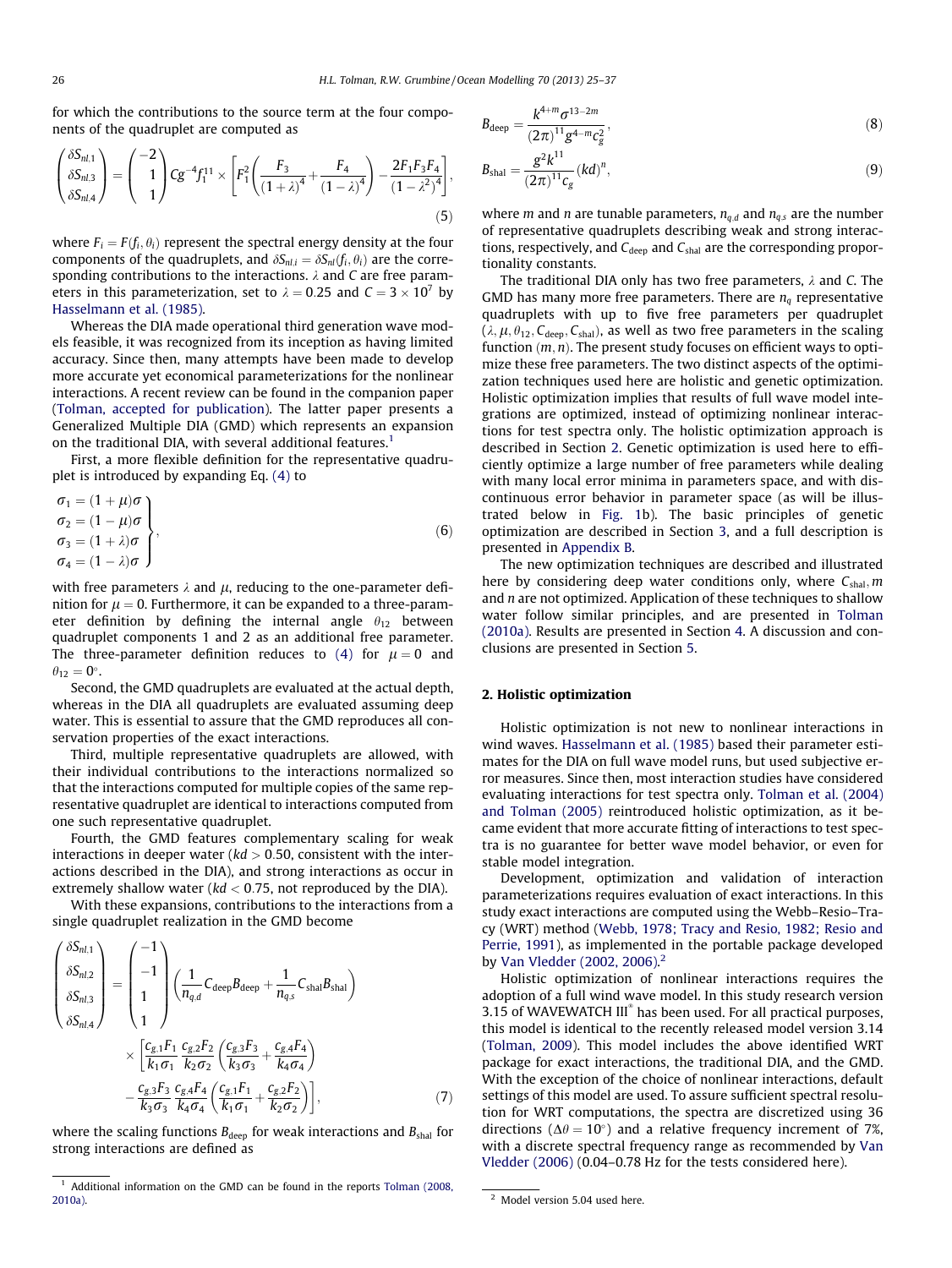<span id="page-2-0"></span>

Fig. 1. Error mapping in  $(\lambda, C_{\text{deep}})$  parameter space for a traditional DIA configuration of the GMD. (a) Total error in percent for all combined deep water tests. (b) Composite of optimum error regions; gray shaded area is total error at 10% increments above minimum error. Contour lines represent minimum error + 10% for individual parameters;  $H_s$ : red chain line,  $f_p$ : red dashed line,  $\bar{\theta}$  red dotted line,  $\sigma_{\theta}$ : red solid line;  $\beta$ : green lines;  $\theta(f)$  blue lines. (For interpretation of the references to colour in this figure legend, the reader is referred to the web version of this article.)

The holistic optimization requires test cases, test parameters and error metrics, as discussed in the following sections.

### 2.1. Test cases

Test cases need to be simple and cheap, since they need to be run many times, but they also need to be representative for the processes to be described by the GMD. Considering the critical role of the interactions in wave growth, test cases first and foremost need to focus on wave growth, including effects of turning winds or winds not aligned with the waves. Swell mostly needs to be considered in the context of interactions between wind seas and swell. With this in mind, six deep water test cases have been designed, as summarized in Table 1. Additional shallow water tests are discussed in [Tolman \(2010a\)](#page-12-0). Note that all tests produce a set of spectra from which arbitrary test parameters and metrics can be produced, as will be discussed in Sections 2.2 and 2.3.

Tests 01 and 02 represent conventional time- and fetch-limited growth curve computations. Test 01 considers 48 h of wave growth for a wind speed at 10 m height  $U_{10} = 20$  ms<sup>-1</sup>. Initial conditions consists of a JONSWAP spectrum ([Hasselmann, 1973](#page-12-0)) with peak frequency  $f_p = 0.25$  Hz aligned with the wind. Forty-eight hourly spectra are saved for model comparison starting with the 1 h forecast. Test 02 considers the same initial conditions and wind speed blowing perpendicularly offshore from a straight coastline. The spatial model resolution is 10 km, and 50 spectra are saved at 10 km intervals starting 10 km offshore. Data are saved only at the end of 24 h of model integration. The width of the area considered is 500 km.

Test 03 is the 'homogeneous front' test of [Tolman \(1992\).](#page-12-0) In a one-point model without propagation, initial conditions are set as in the previous tests. For four hours, a wind of  $U_{10} = 10 \text{ ms}^{-1}$ 

Table 1 Test cases.

| Case | Description                       | Type             | Spectra |
|------|-----------------------------------|------------------|---------|
| 01   | Time-limited growth curve         | 1 point model    | 48      |
| 02   | Fetch-limited growth curve        | Quasi-stationary | 50      |
| 03   | Turning wind representing front   | 1 point model    | 48      |
| 04   | Continuously turning wind         | 1 point model    | 48      |
| 05   | Slanting fetch with offshore wind | Quasi-stationary | 50      |
| 06   | Wave growth with background swell | 1 point model    | 48      |
|      |                                   |                  |         |

is aligned with the initial wave conditions. For the next two hours the wind increases to  $U_{10} = 20 \text{ ms}^{-1}$  while turning 90°. The wind then stays constant for 6 h, after which it linearly reduces to  $U_{10} = 10$  ms<sup>-1</sup> over the next 12 h, without changing direction. Fourty-eight spectra are saved at 30 min intervals during the 24 h of model integration.

Test 04 is a one-point model with a continuously rotating wind. Initial conditions are set as in test 01, and the wind rotates continuously at a rate of  $40^{\circ}/6$  h. The slow rotation is used to assure that the spectrum stays unimodal. Integration is performed for 24 h, and 48 spectra are saved at 30 min intervals. Tests 03 and 04 deal with turning winds, where interaction approximations are known to influence results (e.g., [Van Vledder and Holthuijsen, 1993\)](#page-12-0).

Tests 05 and 06 are variations on tests 02 and 01, respectively. Test 05 is a slanting fetch case with winds under an angle of  $45^{\circ}$ with the coast. Except for the wind direction and the width of the basin (increased to 1000 km), this test is identical to test 02. In test 06 a narrow banded swell field with a wave height  $H_s = 5$  m and peak frequency  $f_p = 0.06$  Hz encounters the wind sea at an angle of 135° in a test that is otherwise identical to test 01. Both represent well know conditions where interaction parameterizations may be important (e.g., [Ardhuin et al., 2007\)](#page-12-0).

### 2.2. Test parameters

All test cases presented in the previous section produce wave spectra, for baseline reference runs using the exact WRT algorithm, and for the GMD with various parameter settings. Error measures could simply be based on the spectra directly, but this does not allow for optimizing more targeted behavior of the model. For the latter purposes, parameters computed from the spectrum will be defined first, after which associated error measures are defined in the following section.

Several classes of wave parameters can be distinguished. First, mean wave parameters identify bulk wave model behavior such as total energy generated and mean direction and speed of wave propagation. Considering such model parameters in the optimization allows for a strong constraining of mean model behavior, without which details in spectral model behavior may be irrelevant. Second, one-dimensional spectral measures, i.e., spectral measures based on integrating over spectral directions are important for many physical processes such as computation of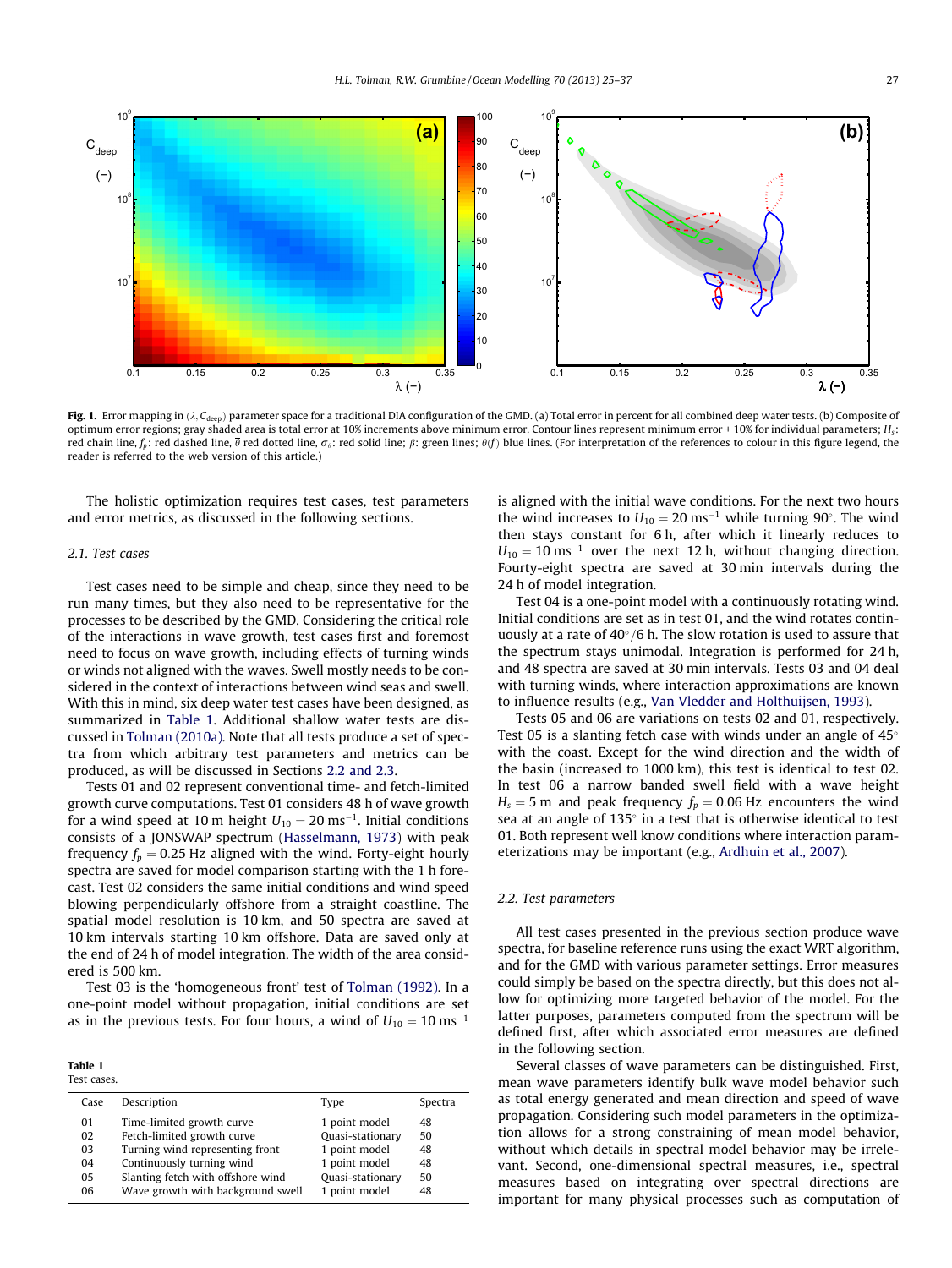<span id="page-3-0"></span>wave-induced wind stresses and parameters relevant for remote sensing such as the mean squared slope. Finally, full spectral parameters and error measures are important to get all details of the model behavior optimized.

Mean wave parameters considered here are the significant wave height  $H_s$ , peak frequency  $f_p$ , mean direction  $\overline{\theta}$  and directional spread  $\sigma_{\theta}$ 

$$
H_s = 4\sqrt{m_0}, \quad m_0 = \iint F(f, \theta) df d\theta, \tag{10}
$$

$$
\overline{\theta} = \text{atan}\left(\frac{b}{a}\right),\tag{11}
$$

$$
\sigma_{\theta} = \left[ 2 \left\{ 1 - \left( \frac{a^2 + b^2}{m_0^2} \right)^{1/2} \right\} \right]^{1/2}, \tag{12}
$$

$$
a = \iint \cos(\theta) F(f, \theta) d\sigma d\theta, \qquad (13)
$$

$$
b = \iint \sin(\theta) F(f, \theta) d\sigma d\theta, \qquad (14)
$$

and where  $f_p$  is determined by fitting a parabola to the peak of the one-dimensional spectrum  $F(f)$ .

$$
F(f) = \int F(f, \theta) d\theta.
$$
 (15)

Note that such mean parameters can be computed for either the entire spectrum, or for individual spectral partitions representing wind sea and swell as occur in test 06 (e.g., [Hanson et al., 2009\)](#page-12-0).

Eq. (15) also represents the first of the one-dimensional spectral parameters. The energy spectrum focuses naturally on the behavior of the spectral peak. Many physical processes are governed by the behavior of the spectrum for frequencies above the spectral peak (including the spectral tail), which is more conveniently addressed by the steepness spectrum  $G(f)$ . Similarly, the behavior of the actual source terms should be addressed, even in a holistic optimization approach. This adds two more one-dimensional spectral parameters to be considered,

$$
G(f) = k^2 F(f),\tag{16}
$$

$$
S_{nl}(f) = \int S_{nl}(f,\theta) d\theta.
$$
 (17)

Other relevant one-dimensional spectral parameters are the mean directions  $\overline{\theta}(f)$  and directional spread  $\sigma_{\theta}(f)$  as a function of spectral frequency, obtained by applying Eqs. (11) and (12) for each discrete spectral frequency band individually. Several additional parameters describe relevant aspects of the one-dimensional spectra and source term. One of such is the energy level in the high-frequency equilibrium range of the spectrum  $\alpha$ , ([Phillips, 1958\)](#page-12-0), computed as

$$
\alpha = (2\pi)^4 g^{-2} F(f) f^5,\tag{18}
$$

which can be evaluated locally at the highest discrete frequency of the model. Similarly, the behavior in the transition range from spectral peak to equilibrium range can be evaluated in terms of level, power law fit or general fit to the reference model results (denoted here as " $\beta$ "). A final relevant parameter from the source term is defined from the energy flux in frequency space  $M(f)$ 

$$
M(f) = \int_0^f S_{nl}(f_i) df_i.
$$
 (19)

This flux generally has a two-lobed structure, and the zero-flux frequency  $f_0$  for which  $M(f_0) = 0$  is important as it identifies a natural separation of the spectrum into two parts which on average do not exchange energy.

Finally, the full two-dimensional spectrum  $F(f, \theta)$ , the corresponding steepness spectrum  $G(f, \theta) = k^2 F(f, \theta)$  and the full interactions  $S_{nl}(f, \theta)$  are considered.

### 2.3. Metrics

From the test parameters defined in the previous section, test metrics can be constructed. To consistently combine different error metrics, all metrics are normalized to become fractions or percentages. Normalization is, furthermore, applied locally in time (space) to assure equal weight for relative errors in all stages of development for each test. For instance, the wave height error is addressed locally as

$$
\frac{H_{s,p}-H_{s,b}}{H_{s,b}},\tag{20}
$$

where the indices  $p$  and  $b$  represent the results from runs made with the parameterization (GMD) and the baseline computations (WRT), respectively. With N test spectra for an individual test case, the wave height error  $\epsilon_H$  for the test case is defined as a conventional rms error

$$
\epsilon_H = \sqrt{\frac{1}{N} \sum_N \left(\frac{H_{s,p} - H_{s,b}}{H_{s,b}}\right)^2}.
$$
\n(21)

All other errors are defined similarly, and are presented in [Appendix](#page-10-0) [A.](#page-10-0) This results in fifteen individual error measures up from the five used in [Tolman et al. \(2004\)](#page-12-0). Errors for all parameters and all test cases for the traditional DIA are presented as a baseline in Table 2. Whereas the DIA shows moderate errors for the four mean wave parameters,  $\alpha$  and  $f_0$ , large errors are found for all error measures based on one- or two-dimensional spectral data, consistent with known shortcomings of the DIA.

For each individual test case, these errors are combined into a single error measure

$$
\epsilon_{nn} = \sum \epsilon_p a_p / \sum a_p, \qquad (22)
$$

where nn represent the number of the test from Section [2.1](#page-2-0),  $\epsilon_p$  represent the 15 error measures, and  $a_p$  represent corresponding weights, with a focus on (large weight for) mean wave parameters, as these are typically the primary output parameters of operational

Table 2

Individual parameter errors in percent of the traditional DIA relative to the exact (WRT) approach for all test cases. Two values for the first four error measures for test 06 indicate errors for wind sea and swell separately.

|                                | Test case |      |      |      |      |      |      |
|--------------------------------|-----------|------|------|------|------|------|------|
|                                | 01        | 02   | 03   | 04   | 05   | 06   |      |
| $\epsilon_H$                   | 15.4      | 13.9 | 9.1  | 8.9  | 11.7 | 16.1 | 5.5  |
| $\epsilon_{fp}$                | 5.4       | 6.0  | 2.1  | 2.8  | 5.1  | 5.8  | 0.8  |
| $\epsilon_{\overline{\theta}}$ | 0.0       | 0.0  | 2.3  | 3.6  | 4.1  | 0.1  | 1.6  |
| $\epsilon_{\overline{\sigma}}$ | 11.4      | 13.1 | 10.8 | 10.5 | 19.8 | 11.0 | 21.1 |
| $\epsilon_{\alpha}$            | 9.4       | 6.4  | 15.9 | 17.1 | 9.1  | 10.0 |      |
| $\epsilon_{f0}$                | 2.0       | 3.3  | 4.1  | 7.0  | 5.0  | 2.5  |      |
| $\epsilon_{\beta}$             | 70.0      | 61.0 | 60.6 | 62.8 | 64.2 | 70.8 |      |
| $\epsilon_{F1}$                | 151       | 146  | 117  | 119  | 115  | 145  |      |
| $\epsilon_{G1}$                | 80.3      | 76.1 | 63.5 | 64.5 | 62.9 | 81.1 |      |
| $\epsilon_{nl1}$               | 87.8      | 89.7 | 81.8 | 83.5 | 65.0 | 88.5 |      |
| $\epsilon_{\theta}$            | 0.1       | 18.1 | 18.1 | 25.8 | 34.0 | 26.3 |      |
| $\epsilon_{\sigma}$            | 46.3      | 40.7 | 45.9 | 48.5 | 56.0 | 43.4 |      |
| $\epsilon_{F2}$                | 138       | 133  | 109  | 116  | 133  | 132  |      |
| $\epsilon_{G2}$                | 59.5      | 58.0 | 56.5 | 58.7 | 60.2 | 60.0 |      |
| $\epsilon_{n2}$                | 87.5      | 89.3 | 81.6 | 82.2 | 74.6 | 88.2 |      |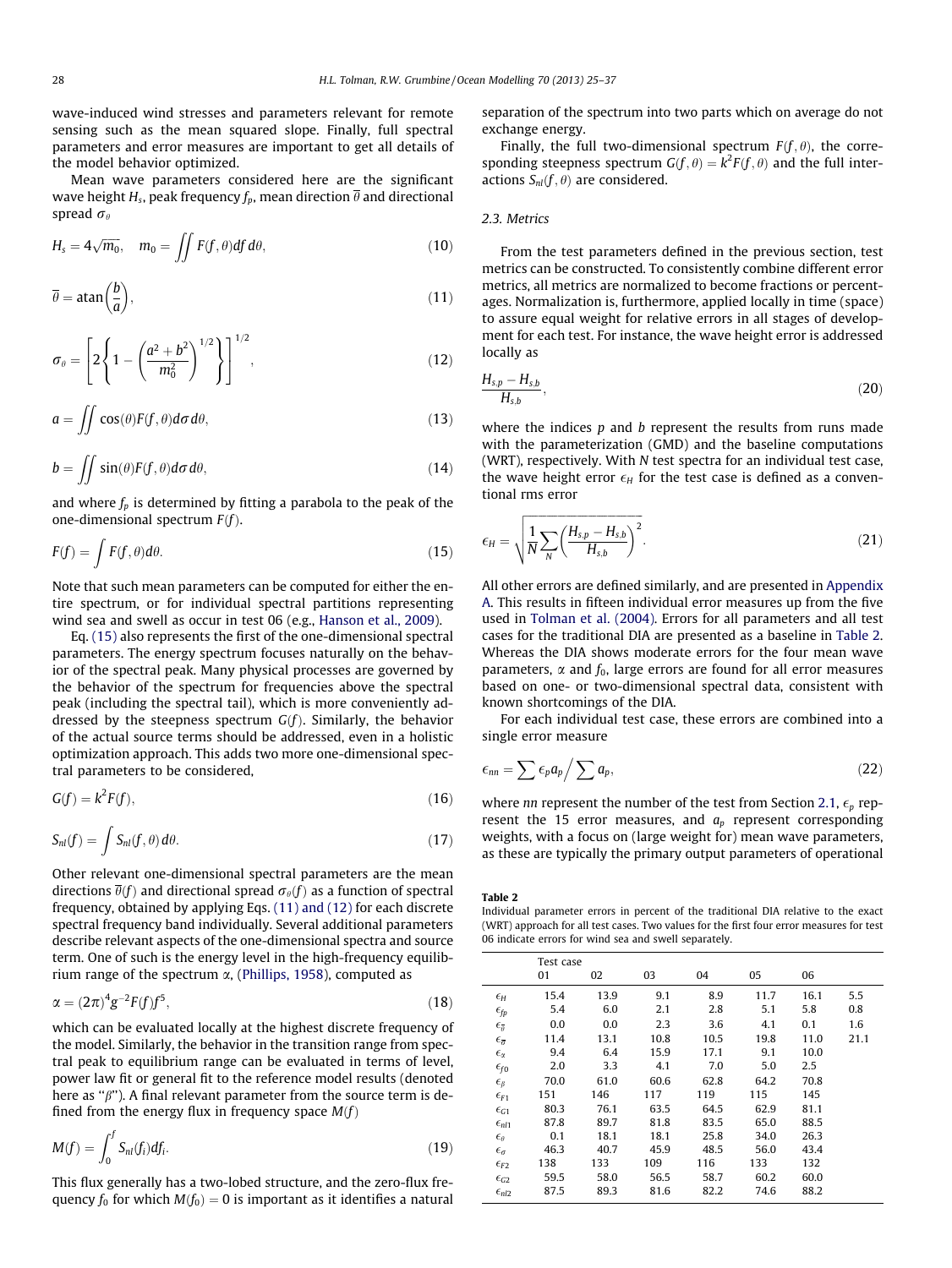<span id="page-4-0"></span>Table 3

Error weights in Eq. [\(22\)](#page-3-0) as used in the optimization procedure for all test cases. Two values for test 06 indicate weights for wind sea and swell separately.

|                                  | Test case |    |    |    |    |         |  |  |
|----------------------------------|-----------|----|----|----|----|---------|--|--|
|                                  | 01        | 02 | 03 | 04 | 05 | 06      |  |  |
| $\epsilon_H$                     | 10        | 10 | 10 | 10 | 10 | 5<br>5  |  |  |
| $\epsilon_{fp}$                  | 5         | 5  | 5  | 5  | 5  | 2.5 2.5 |  |  |
| $\epsilon_{\overline{\theta}}$   | 5         | 5  | 5  | 5  | 5  | 2.5 2.5 |  |  |
| $\epsilon_{\overline{\sigma}}$   | 5         | 5  | 5  | 5  | 5  | 2.5 2.5 |  |  |
| $\epsilon_{\alpha}$              | 5         | 5  | 5  | 5  | 5  | 5       |  |  |
| $\epsilon_{f0}$                  | 3         | 3  | 3  | 3  | 3  | 3       |  |  |
| $\epsilon_{\beta}$               | 3         | 3  | 3  | 3  | 3  | 3       |  |  |
| $\epsilon_{F1}$                  |           |    |    |    |    |         |  |  |
| $\epsilon_{G1}$                  |           |    |    |    |    |         |  |  |
| $\epsilon_{nl1}$                 |           |    |    |    |    |         |  |  |
| $\epsilon_{\boldsymbol{\theta}}$ |           |    |    |    |    |         |  |  |
| $\epsilon_\sigma$                |           |    |    |    |    |         |  |  |
| $\epsilon_{F2}$                  |           |    |    |    |    |         |  |  |
| $\epsilon_{G2}$                  |           |    |    |    |    |         |  |  |
| $\epsilon_{nl2}$                 |           |    |    |    |    |         |  |  |

wave models. Weights as used in this study are presented in Table 3. Finally, the total error metric for all test cases is computed as

$$
\epsilon_{\rm tot} = \sum \epsilon_{nn} b_{nn} / \sum b_{nn}, \qquad (23)
$$

where  $b_{nn}$  are the corresponding relative weights. In the present study, all weights of tests used in each optimization experiment are set equal ( $b_{nn} \equiv 1$ ).

### 3. Genetic optimization

A DIA or GMD requires optimization of its free parameters. For the DIA, only two free parameters exist  $(\lambda, C)$ , and all error measures for all tests can be addressed by direct mapping of errors in the two-dimensional parameter space, requiring typically  $O(10^3)$ model runs for each test. Examples of error mapping for this configuration of the GMD, optimizing  $\lambda$  and  $C_{\text{deep}}$  for a single representative quadruplet, are presented in [Fig. 1](#page-2-0). [Fig. 1a](#page-2-0) presents the total error  $\epsilon_{\text{tot}}$  for all tests and all parameters in ( $\lambda$ ,  $C_{\text{deep}}$ ) space. A broad but well defined region exists with near-optimum model behavior (i.e., near-minimum errors). [Fig. 1](#page-2-0)b shows that the corresponding minimum errors for individual parameters do not coincide in parameter space, and hence cannot be optimized simultaneously.

Another natural approach to optimizing  $(\lambda, C_{\text{deep}})$  is using a steepest descent algorithm. In such an approach, a single first guess of the optimum value of ( $\lambda$ ,  $C_{\text{deep}}$ ) is made either randomly, or based on previous experience. From this location in parameters space a path to the location of the minimum error is sought by numerically evaluating partial derivatives of the error in parameter space, and following a path of steepest descent to the (local) error minimum. This requires absence of local minima and well-behaved derivatives of the model error in parameter space. For the simple DIA configuration of the GMD, steepest descent algorithms proved reasonably successful, although local rather than absolute error minima were found based on actual initial guesses of  $(\lambda, C_{\text{deep}})$ (see [Fig. 1b](#page-2-0)).

As will be shown below, an accurate GMD configuration for deep water can consist of as many as  $n_{q,d} = 5$  representative quadruplets with four free parameters each ( $\lambda$ ,  $\mu$ ,  $\theta$ <sub>12</sub>,  $C$ <sub>deep</sub>), or 20 free parameters. Brute force mapping of errors in parameter space for this configuration may require as many as  $O(10^{30})$  model runs per test case, $3$  which is obviously not feasible. Initial experiments with steepest descent methods were also unsuccessful for such GMD configurations [\(Tolman et al., 2004; Tolman, 2005\)](#page-12-0), due to the abundance of local minima in parameter space, and occasional near-discontinuous behavior of errors. However, the latter papers also introduced genetic optimization approaches as a feasible alternative to optimize parameters in a precursor to the GMD.

Genetic algorithms are loosely based on principles of natural selection, and genetic algorithms form a subset of what is generally identified as Evolutionary Computing (e.g., [Eiben and Smith, 2003\)](#page-12-0). A qualitative description of genetic optimization will be given in this section, introducing essential concepts and terminology. A detailed description of the algorithms developed for the optimization of the GMD is given in Appendix [B.](#page-10-0) A software package to perform the genetic optimization is described in [Tolman \(2010b\)](#page-12-0), and is intended for distribution with the next public release of WAVEWATCH III.

A genetic optimization approach starts with a sparse (typically random) sampling of the parameter space. For each sample the model error  $\epsilon_{\text{tot}}$  is evaluated, and the samples are sorted with respect to the error. After the first sampling, the parameter space is re-sampled, using error information from the previous sampling in ways similar to natural selection in biology, as will be discussed in some more detail below. Re-sampling is repeated until a target accuracy or convergence is reached. Individual samplings of parameter space are called populations with individual members. Consecutive populations are called generations.

This process is illustrated in [Fig. 2](#page-5-0) with several generations of a genetic optimization of  $\lambda$  and  $C_{\text{deep}}$  in the GMD configuration corresponding to the traditional DIA. Each generation samples the parameter space with 50 members, compared to 806 combinations of ( $\lambda$ ,  $C_{\text{deep}}$ ) evaluated for error mapping of a sub-set of this space in [Fig. 1a](#page-2-0). In [Fig. 2](#page-5-0) individual members of the population are color coded according to their rank in the population based on their error  $\epsilon_{\text{tot}}$  (rank 1 corresponds to the smallest error in the population). The corresponding error can be inferred from [Fig. 1a](#page-2-0).

The first generation ([Fig. 2a](#page-5-0)) randomly samples parameter space. In the third generation ([Fig. 2](#page-5-0)c) the highest ranked generations (blue colors) start to cluster around the absolute error minimum in [Fig. 1a](#page-2-0). In the tenth generation [\(Fig. 2f](#page-5-0)) the 20 highest ranked members of the population all virtually coincide with the optimum model configuration. In this case five generations, requiring the evaluation of 250 configurations, are sufficient to find the (near-) optimum GMD configuration. This is only moderately cheaper than full mapping of errors in parameter space. For more complex configurations, however, the reduction of effort between mapping and genetic optimization becomes dramatic, as will be shown in the following section.

The key feature of a generic optimization approach is the development of a new generation from the previous generation. This is where the link to natural selection in evolutionary biology arises. Members of the new generation are constructed from the previous generation by combining information from existing members of the previous generation. Pairs of such members from the previous generation (denoted as parents) are randomly selected with a higher probability of selection for members with smaller model errors. From a pair of parents from the previous generation, a pair of children in the new generation are generated by (i) mixing GMD configuration information from both parents (corresponding to genetic cross-over recombination in biology), and (ii) by randomly modifying the GMD configuration of the children (corresponding to genetic mutation in biology). The selection of parents and generation of children continues until the desired size of the new population is reached. To assure that the new generation includes the best configurations from the previous generation, some of these may be retained directly in the new generation (although this is not essential). This genetic optimization algorithm is illustrated in [Fig. 3](#page-6-0) and technical details are presented in [Appendix B](#page-10-0). Note that

 $\overline{A}$ ssuming that approximately 10<sup>1.5</sup> realizations per parameter need to be evaluated for accurate mapping.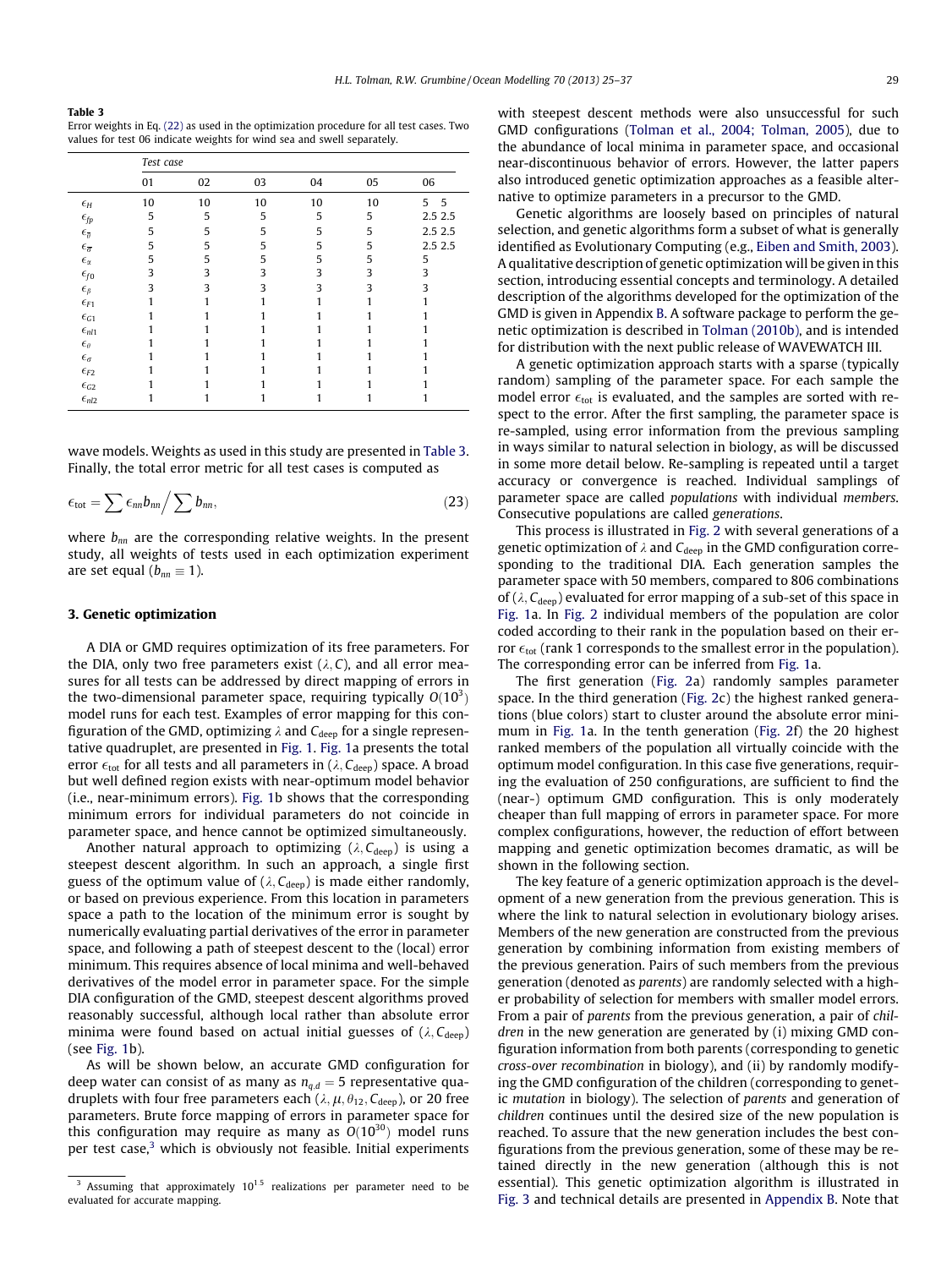<span id="page-5-0"></span>

Fig. 2. Example evolution of generations for optimization of traditional DIA configurations. Color represents rank number in population, with rank 1 corresponding to smallest error. Corresponding overall model errors can be obtained from [Fig. 1a](#page-2-0).

the genetic approach does not rely on gradients of the error in parameter space, and hence can deal with discontinuities of errors in parameter space. Note, furthermore, that the re-sampling of parameter space for each consecutive generation implies that the algorithm does not automatically focus on identified local error minima, but can 'jump' between local error minima in parameter space.

Several additional considerations are important for genetic optimization in general.

First, continued convergence of a genetic algorithm relies on a broad set of parameter settings to be present in the parents (denoted as diversity in biology). Rapid initial convergence may lead to rapid loss of diversity, and hence poor final convergence. Conversely, slow initial convergence may lead to sustained diversity and better final convergence. As rapid initial convergence is often associated with large population sizes, and lack of diversity with small population sizes, the choice of the population size is important. As there are no clear guidelines for population sizes, this becomes an important (iterative) aspect of designing the genetic optimization experiments.

Second, convergence of genetic optimization algorithms is notoriously discontinuous; with no improvement between subsequent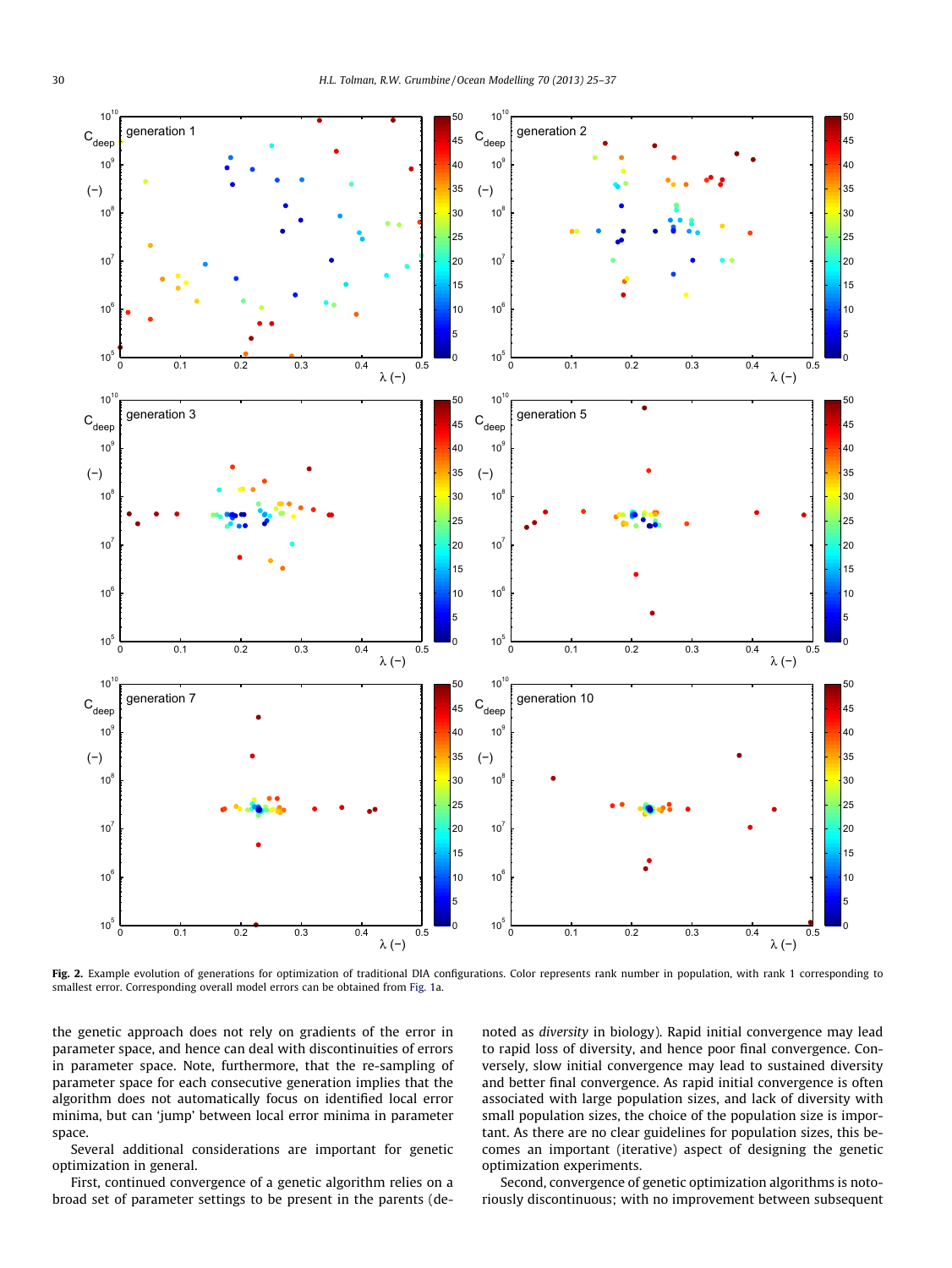<span id="page-6-0"></span>

Fig. 3. General layout of a genetic search algorithm (\*: optional).

generations intermixed with large improvements. Hence, the number of generations to be considered is typically selected manually, without introducing automated convergence criteria.

Third, genetic optimization is known to be efficient in getting near-optimum solutions, but is not as efficient in converging on the actual (local) error minimum. For this reason, a steepest descent method is always applied starting from the best performing member of the last generation (in literature denoted as an evolutionary hybrid method). This is done to assess the level of convergence of near-optimum solutions, and to address final convergence to a (local) minimum error in parameter space (see also previous point).

Fourth, with its random initialization, and random selection of parents and generation of children, the genetic optimization can be interpreted as a directed random search. Combined with the occurrence of many near-optimum solutions for complex GMD configurations ([Tolman et al., 2004](#page-12-0)), it is therefore prudent to repeat the optimization experiments with different initial conditions. Here, three separate initial conditions are used for each experiment, for convenience denoted below as the 'red', 'green', and 'blue' experiments, consistent with colors used in subsequent figures.

### 4. Results

The GMD is foremost intended to provide an economical yet accurate nonlinear parameterization for operational wave models. This implies that the cheapest (i.e., least complex) configurations are preferable. Furthermore, only limited experience exists with genetic optimization of the GMD. Such experience is also best built by going to incrementally more complex configurations, until no more benefit in accuracy is gained, or the optimization becomes economically unfeasible. Furthermore, the present study focuses on establishing the genetic optimization approach described here, and less on the resulting GMD configurations. In this context, it is sufficient to establish the optimization for deep water only. The behavior of the resulting GMD configurations, including those optimized for shallow water, is discussed in detail in the companion paper ([Tolman, accepted for publication\)](#page-12-0).

The simplest possible configuration of the GMD is equivalent to the DIA configuration, i.e., using one quadruplet, defined by  $\lambda$  and  $C_{\text{deep}}$  only. This configuration was already used in the previous section to illustrate the features of genetic optimization. The evolution of generations as shown in [Fig. 2](#page-5-0) for a population size  $n_{pop} = 50$ indicates that convergence is achieved after  $n_{gen} = 5$  generations.

In general convergence can be estimated by assessing the evolution of the minimum error ( $\epsilon_{\rm min}$ ) and the average error ( $\epsilon_{\rm avg}$ , here defined for the fittest half of the population), as a function of the generation number. Convergence is associated with the minimum errors remaining unchanged with progressing generations, while the average error becomes close to the minimum error. Fig. 4 shows the evolution of these errors for the red, green and blue experiments, where the results presented in [Fig. 2](#page-5-0) correspond to the red experiment.

The red lines in Fig. 4 indicate that this experiment looses diversity after about five generations ( $\epsilon_{\text{avg}} \approx \epsilon_{\text{min}}$ , compare dashed and solid red lines; consistent with [Fig. 2](#page-5-0)), and that no gain in accuracy is obtained with additional generations. The green experiment has a better initial conditions with smaller minimum and average errors than the red experiment, but requires more generations to reach the optimum solution and to lose diversity ( $n_{gen} = 8-9$ ). Finally, the blue experiment combines the best initial conditions with quickly reaching the optimum error, while still retaining limited diversity in the last generation ( $\epsilon_{\text{avg}}$  visibly above  $\epsilon_{\text{min}}$  for the last generation, compare dashed and solid blue lines). Based upon this figure, it appears that  $n_{pop} = 50$  and  $n_{gen} = 10$  represent an adequate setup for this optimization experiment.

The DIA configuration of the GMD has been used above to illustrate how genetic optimization works, and that this technique indeed can find near-optimum configurations of the GMD. The next step is to increase the complexity of the GMD configuration by adding representative quadruplets, and by considering two- and three-parameter quadruplet definitions.

Population sizes ( $n_{pop}$ ) were obtained by trial and error, increasing sizes slightly faster than linearly with the degrees of freedom of the optimization process. For the three-parameter quadruplet a larger random initial population was used to produce sufficient viable initial configurations (i.e., sufficient initial diversity).

The number of generations ( $n_{gen}$ ) was determined interactively, using error evolution analysis as presented in Fig. 4. For the relatively cheap optimization experiments for the one-parameter quadruplet definition a liberal number of generations was used. For the more complex definitions  $n_{gen}$  was limited more aggressively, relying on the subsequent steepest descent optimization to guarantee (local) convergence.

Resulting experiment designs are presented in [Table 4.](#page-7-0) Note that the two- and three-parameter quadruplet definitions



Fig. 4. Evolution of minimum error  $\epsilon_{\min}$  (solid lines) and average error  $\epsilon_{\text{avg}}$  (dashed lines) as a function of the generation number. Traditional one-parameter DIA quadruplet configuration with  $n_q = 1$  quadruplets. Red, green and blue lines represent the corresponding three experiments with different random initial conditions. (For interpretation of the references to colour in this figure legend, the reader is referred to the web version of this article.)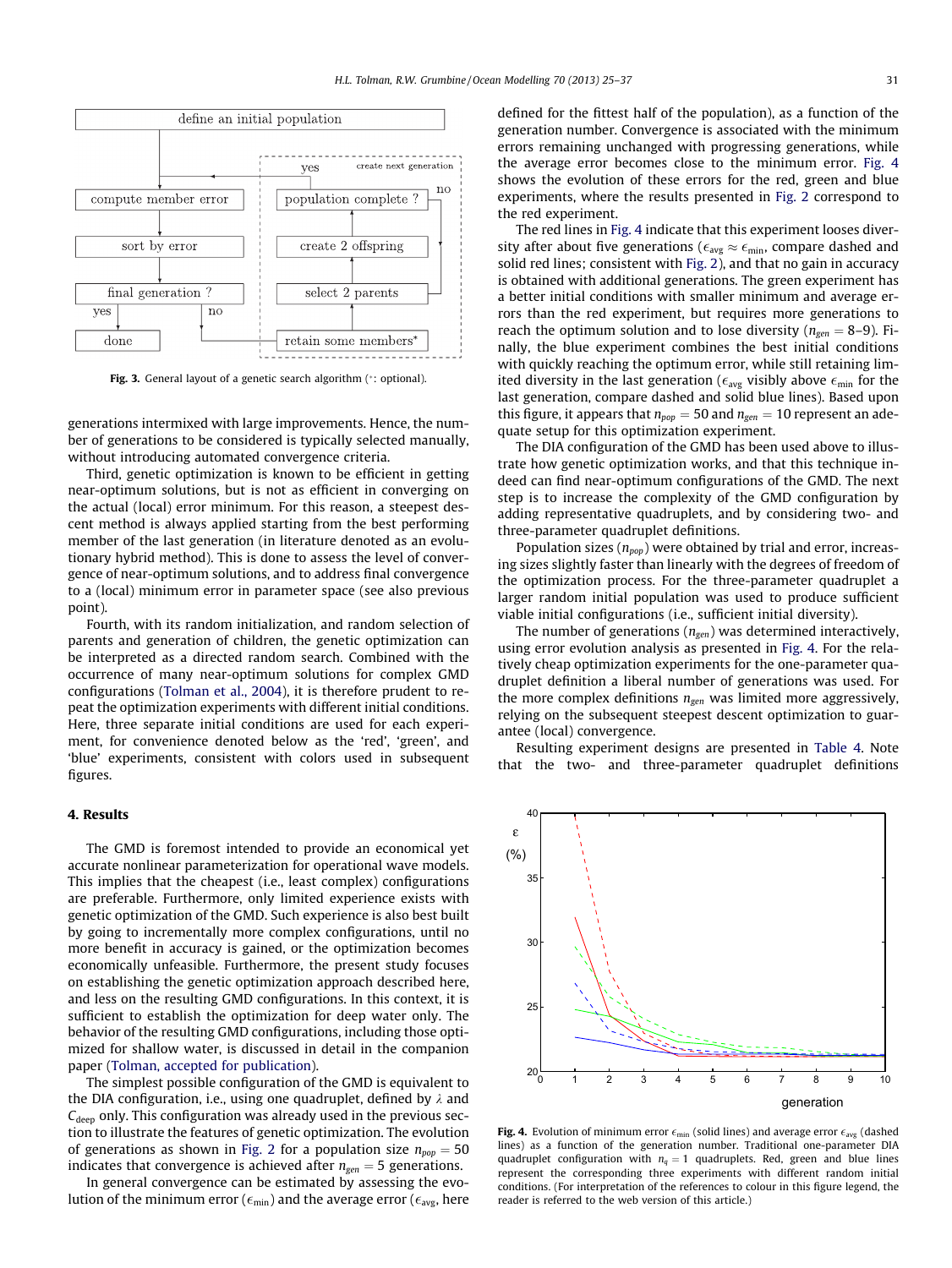#### <span id="page-7-0"></span>Table 4

Population sizes ( $n_{pop}$ ) and number of generations ( $n_{gen}$ ) for optimization experiments for one-, two- and three-parameter quadruplet definitions with  $n_a$  representative quadruplets. Population sizes in parenthesizes identify size of initial generation if different from subsequent population sizes.

| $n_q$ | $(\lambda)$ |           | $(\lambda, \mu)$ |           | $(\lambda, \mu, \theta_{12})$ |           |
|-------|-------------|-----------|------------------|-----------|-------------------------------|-----------|
|       | $n_{pop}$   | $n_{gen}$ | $n_{pop}$        | $n_{gen}$ | $n_{pop}$                     | $n_{gen}$ |
|       | 50          | 10        |                  |           |                               |           |
| 2     | 125         | 40        |                  |           |                               |           |
| 3     | 200         | 70        | 350              | 45        | 600 (1200)                    | 60        |
| 4     | 350         | 100       | 500              | 60        | 1200 (2400)                   | 60        |
| 5     |             |           | 600              | 60        | 1500 (3000)                   | 90        |
| 6     |             |           | 750              | 60        | 2000 (4000)                   | 150       |

### Table 5

Minimum errors in percent for all deep water tests for various GMD configurations. DIA represent the WAVEWATCH III model with default DIA implementation. Error for one-, two- and three-parameter quadruplet definition.

| $n_q$      | Configuration |                  |                               |
|------------|---------------|------------------|-------------------------------|
|            | $(\lambda)$   | $(\lambda, \mu)$ | $(\lambda, \mu, \theta_{12})$ |
| <b>DIA</b> | 25.1          |                  |                               |
| 1          | 21.2          |                  |                               |
| 2          | 16.5          |                  |                               |
| 3          | 15.7          | 14.2             | 11.9                          |
| 4          | 15.6          | 11.9             | 11.2                          |
| 5          |               | 11.0             | 9.25                          |
| 6          |               | 10.8             | 9.08                          |

generally require  $n_a > 2$  for stable model integration, and are, therefore, not evaluated for  $n_a \leq 2$ . The corresponding total model errors  $\epsilon_{\text{tot}}$  are presented in Table 5. The top line in the latter table represents the error for the WAVEWATCH III model with default DIA implementation as a baseline for improvements gained by adopting the GMD.

Table 5 shows a systematic reduction of the error with both an increased number of quadruplets  $n_a$ , and with the increased complexity of the quadruplet definition. For the one-parameter  $(\lambda)$  quadruplet definition improvement of the model error saturates when more than 3 or 4 representative quadruplets are considered, consistent with previous findings of [Hashimoto and Kawaguchi](#page-12-0) [\(2001\) and Van Vledder \(2005\)](#page-12-0). This will be discussed in more detail below. For the two-parameter  $(\lambda, \mu)$  and three-parameter  $(\lambda, \mu, \theta_{12})$  quadruplet definitions similar saturation appears to occur for  $n_q = 5$  or 6. The reduced model error also results in qualitatively improved model behavior, as discussed in [Tolman \(accepted](#page-12-0) [for publication\).](#page-12-0)

To illustrate the power of genetic optimization for this problem, consider the optimization of the three-parameter quadruplet definition with  $n_q = 5$  representative quadruplets. For this configuration, five sets of parameters  $\lambda, \mu, \theta_{12}$  and  $C_{\text{deep}}$  need to be optimized, for a total of 20 free parameters. As mentioned above, brute force optimization would require  $O(10^{30})$  configurations to be evaluated, which is economically unfeasible. Also, steepest descent methods have been shown to be incapable of producing nearoptimum parameter estimates for such a configuration. The corresponding genetic optimization experiment as outlined in Table 4, however, requires the evaluation of only  $1.310<sup>5</sup>$  configurations per random initial conditions to produce well-optimized parameter settings. Although this represents a serious computational effort, it is economically feasible even on moderately big cluster computers.4 Hence, genetic optimization is an astounding factor  $10^{24}$  more effective than brute force optimization, and becomes an essential part of the development of the GMD.

#### Table 6

Optimum GMD configurations using traditional representative quadruplet definition and  $n_a = 3$  representative quadruplets.  $i_a$  is quadruplet number sorted by  $\lambda$ . Red green and blue experiments with different random initial conditions.

|       | $i_q=1$   | $i_q=2$                                                                            |           | $i_q=3$   |           |            | $\epsilon_{\rm tot}$ |
|-------|-----------|------------------------------------------------------------------------------------|-----------|-----------|-----------|------------|----------------------|
|       | $\lambda$ | $C_{deep}$                                                                         | $\lambda$ | $C_{den}$ | $\lambda$ | $C_{deen}$ |                      |
| Red   |           | $0.066$ $5.80 \cdot 10^7$ $0.184$ $4.32 \cdot 10^7$ $0.318$ $1.43 \cdot 10^7$      |           |           |           |            | 16.0                 |
| Green |           | 0.126 $4.79 \cdot 10^7$ 0.237 $2.20 \cdot 10^7$ 0.319 $1.10 \cdot 10^7$            |           |           |           |            | 15.7                 |
| Blue  |           | $0.066$ 5.63.10 <sup>7</sup> 0.184 4.33.10 <sup>7</sup> 0.318 1.44.10 <sup>7</sup> |           |           |           |            | 16.0                 |



Fig. 5. Optimum deep water configurations for GMD using the traditional oneparameter quadruplet definition from the DIA. Shaded areas are obtained from error mapping from [Fig. 1](#page-2-0) with contours at 10% intervals above minimum error. Dashed line identifies optimum  $C_{\text{deep}}(\lambda)$  from the mapping experiment.  $n_q = 1-3$  results obtained by optimizing both  $\lambda$  and  $C_{\text{deep}}$ .  $n_q = 13$  results obtained by sampling spectral space with 13 preset values of  $\lambda$  and optimizing the corresponding values for  $C_{\text{deep}}$ , resulting in  $n_q = 5$  contributing quadruplets.

The remainder of the results section will illustrate some relevant aspects of the genetic optimization of GMD configurations. These illustrations will address the random and near-optimum nature of the results, saturation of improvements, and additional peculiarities of genetic optimization.

Genetic optimization techniques were selected to deal with multiple local near-minima of errors in parameter space. Furthermore, due to its random nature, the optimization with various initial conditions is expected to result in different near-optimum solutions. This is illustrated here with optimum parameter settings for the traditional one-parameter quadruplet definition with  $n_q = 3$  representative quadruplets in Table 6. Here, the red and blue experiments result in virtually identical configurations, indicating the reproducibility of genetic optimization from different initial conditions. However, the green experiment produces a clearly different configuration with a clearly smaller total error. This indicates that reproduction of configurations from different initial conditions is no guarantee that this is the best overall solution, and that it is essential to repeat the experiments with multiple initial conditions. For more complex configurations, even more near-optimum solutions with less replication of configurations are found (resulting configurations not presented here).

The diminished improvement of the total error with increasing number of representative quadruplets suggests limitations of the accuracy of the GMD. This was already observed for the traditional DIA quadruplet layout by [Van Vledder \(2005\),](#page-12-0) and attributed to an effective saturation of degrees of freedom in the parameterization

<sup>4</sup> For the present experiments, typically 20–200 processors were used.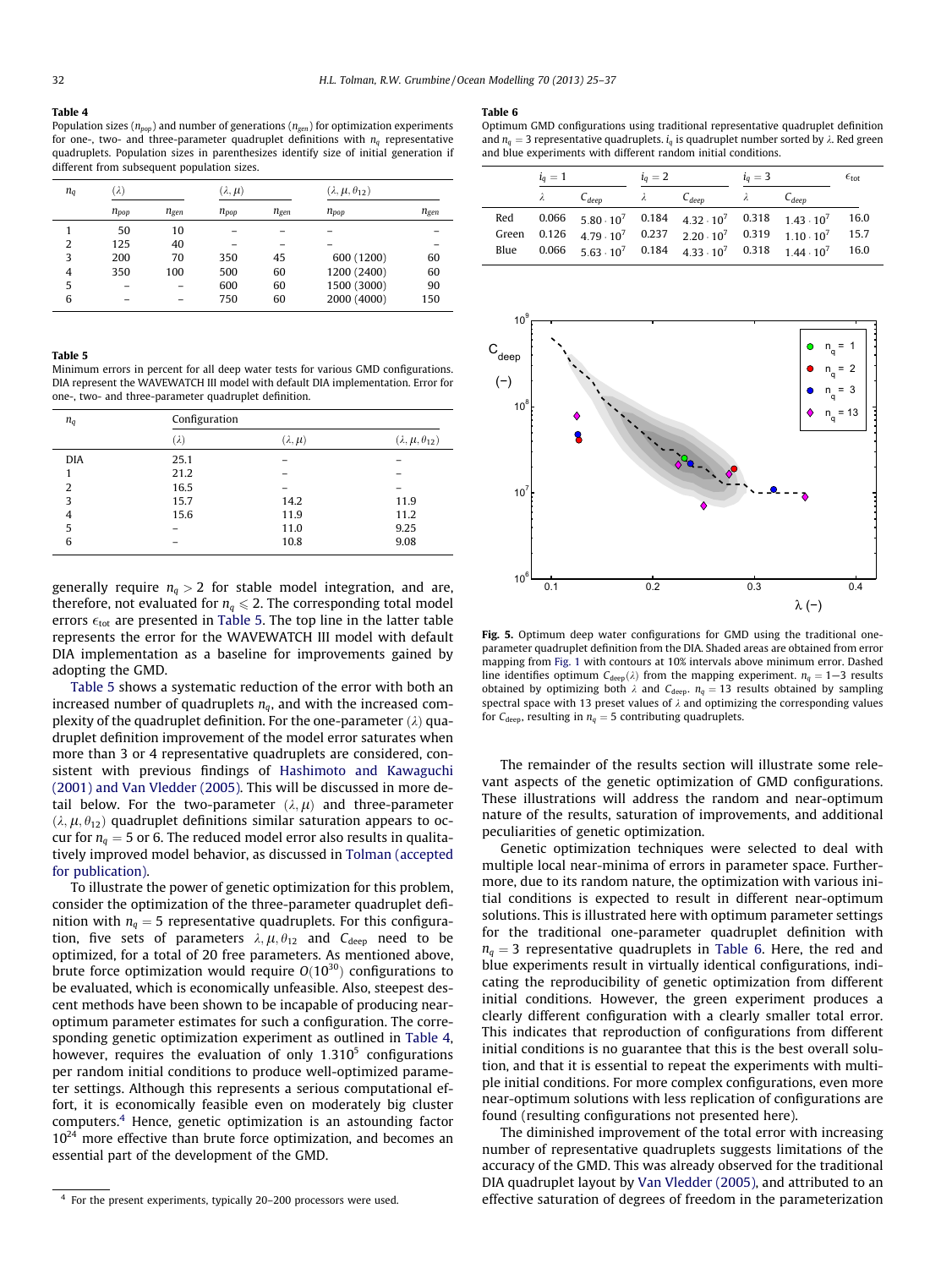<span id="page-8-0"></span>![](_page_8_Figure_1.jpeg)

Fig. 6. Like [Fig. 4](#page-6-0) for experiments with (a) the two-parameter quadruplet definition and  $n_q = 6$  representative quadruplets, and (b) the three-parameter quadruplet definition and  $n_q = 5$  representative quadruplets.

| <b>Table 7</b>                                                                                                                                                             |
|----------------------------------------------------------------------------------------------------------------------------------------------------------------------------|
| Like Table 6 for configuration using the two-parameter quadruplet definition and $ng = 6$ representative quadruplets. Final error in percent estimated after complementary |
| steepest decent optimization.                                                                                                                                              |

| $l_q$ | Red<br>$\epsilon_{\text{tot}} = 11.47$ |                          |                     | Green<br>$\epsilon_{\text{tot}} = 10.97$ |       |                     | Blue<br>$\epsilon_{\text{tot}} = 10.78$ |          |                     |
|-------|----------------------------------------|--------------------------|---------------------|------------------------------------------|-------|---------------------|-----------------------------------------|----------|---------------------|
|       | $\sim$                                 | $\mu$                    | $C_{deep}$          |                                          | $\mu$ | $C_{deep}$          |                                         | $\mu$    | $C_{deep}$          |
|       | 0.098                                  | $\qquad \qquad -$        | $5.27 \cdot 10^7$   | 0.069                                    | 0.045 | $7.41 \cdot 10^8$   | 0.059                                   | 0.026    | $2.59 \cdot 10^8$   |
| 2     | 0.123                                  | 0.092                    | $4.43 \cdot 10^8$   | 0.183                                    | 0.002 | $5.39 \cdot 10^{7}$ | 0.132                                   | 0.080    | $2.60 \cdot 10^8$   |
|       | 0.182                                  | 0.120                    | $8.75 \cdot 10^5$   | 0.232                                    | 0.147 | $5.95 \cdot 10^{7}$ | 0.227                                   | 0.127    | $6.30 \cdot 10^{7}$ |
| 4     | 0.232                                  | 0.068                    | $5.47 \cdot 10^{7}$ | 0.233                                    | 0.064 | $1.22 \cdot 10^7$   | 0.279                                   | $\equiv$ | $1.36 \cdot 10^{7}$ |
| 5     | 0.328                                  | 0.145                    | $2.54 \cdot 10^{7}$ | 0.278                                    | 0.237 | $1.44 \cdot 10^{7}$ | 0.351                                   | 0.219    | $1.47 \cdot 10^{7}$ |
| 6     | 0.383                                  | $\overline{\phantom{m}}$ | $2.37 \cdot 10^6$   | 0.351                                    | 0.110 | $1.92 \cdot 10^{7}$ | 0.359                                   | 0.070    | $7.03 \cdot 10^6$   |

in spite of a further increase of the number of representative quadruplets  $n_a$ .

To assure that this 'saturation' is not an artifact of the genetic optimization, an additional optimization experiment has been performed with the one-parameter quadruplet layout. In this experiment  $n_a = 13$  quadruplets are considered with pre-set values of  $\lambda$ ranging from 0.100 to 0.400 and increments of 0.025. The corresponding strengths  $C_{\text{deen}}$  were optimized using a population size of  $n_{pop} = 500$  and considering  $n_{gen} = 40$  generations. It was found that no more than 5 of the 13 quadruplets contributed to the solution, with a resulting optimum model error  $\epsilon_{\text{tot}} = 15.9\%$ . This clearly indicates that the saturation of improvement with increase of the number of quadruplets is a feature of the GMD, and not a feature of the optimization.

[Fig. 5](#page-7-0) summarizes the optimization results for traditional DIA quadruplet definition with multiple representative quadruplets. The shaded area and dashed line in this figure represent the results of the mapping experiments, with the genetic optimization results for  $n_q = 1$  (green square) centered on the shaded area as expected. The figure shows that there are favored quadruplet configurations used by multiple GMD configurations. It also shows that optimized quadruplets do not have strengths  $C_{\text{deep}}$  much larger than found in mapping for the given  $\lambda$ , but can be smaller by up to an order of magnitude. If  $C_{\text{deep}}$  becomes much smaller than that, the resulting quadruplet does not contribute to the model results. It is then either removed automatically by the optimization, or can be removed by hand without influencing the model error (see [Tolman,](#page-12-0) [2010a\)](#page-12-0).

Finally, Fig. 6 shows error evolutions for optimization experiments for two configurations, and Table 7 show the optimization results corresponding to Fig. 6a. These experiments have been chosen to illustrate peculiarities of the genetic optimization, augmented with a steepest descent algorithm.

Fig. 6a and Table 7 present results for the optimization of a GMD configuration using the two-parameter quadruplet definition with  $n_a = 6$  representative quadruplets. Typical behaviors for these experiments include: (a) clearly different near-optimum solutions, and (b) clearly different error evolutions, both indicating the need for performing the optimization with a variety of initial conditions. (c) Table 7 illustrates the occurrence of degenerated quadruplets with  $\mu = 0$ . In this case the two-parameter quadruplet becomes a one-parameter quadruplet. (d) In the red experiment quadruplet  $i_q = 3$  has an anomalously weak C<sub>deep</sub> and is effectively switched off, resulting in a configuration with effectively  $n_q = 5$ .

This experiment illustrates two more behaviors of genetic optimizations. The first occurs for the red experiment. In generation 13, this experiment has prematurely focused on a non-optimum configurations, and has lost most of its diversity ( $\epsilon_{\min} \approx \epsilon_{\text{avg}}$ ). In generation 14, however, the minimum errors dramatically decrease and the diversity of the population increases. This shows that the experiment is able to focus on a more appropriate near-optimum solution and illustrates the capability of the genetic optimization procedure to 'jump' from one local minimum to another local error minimum in parameter space. The second behavior is observed when comparing the results for the blue experiment in Fig. 6a and Table 7; in the figure, the blue experiment shows the largest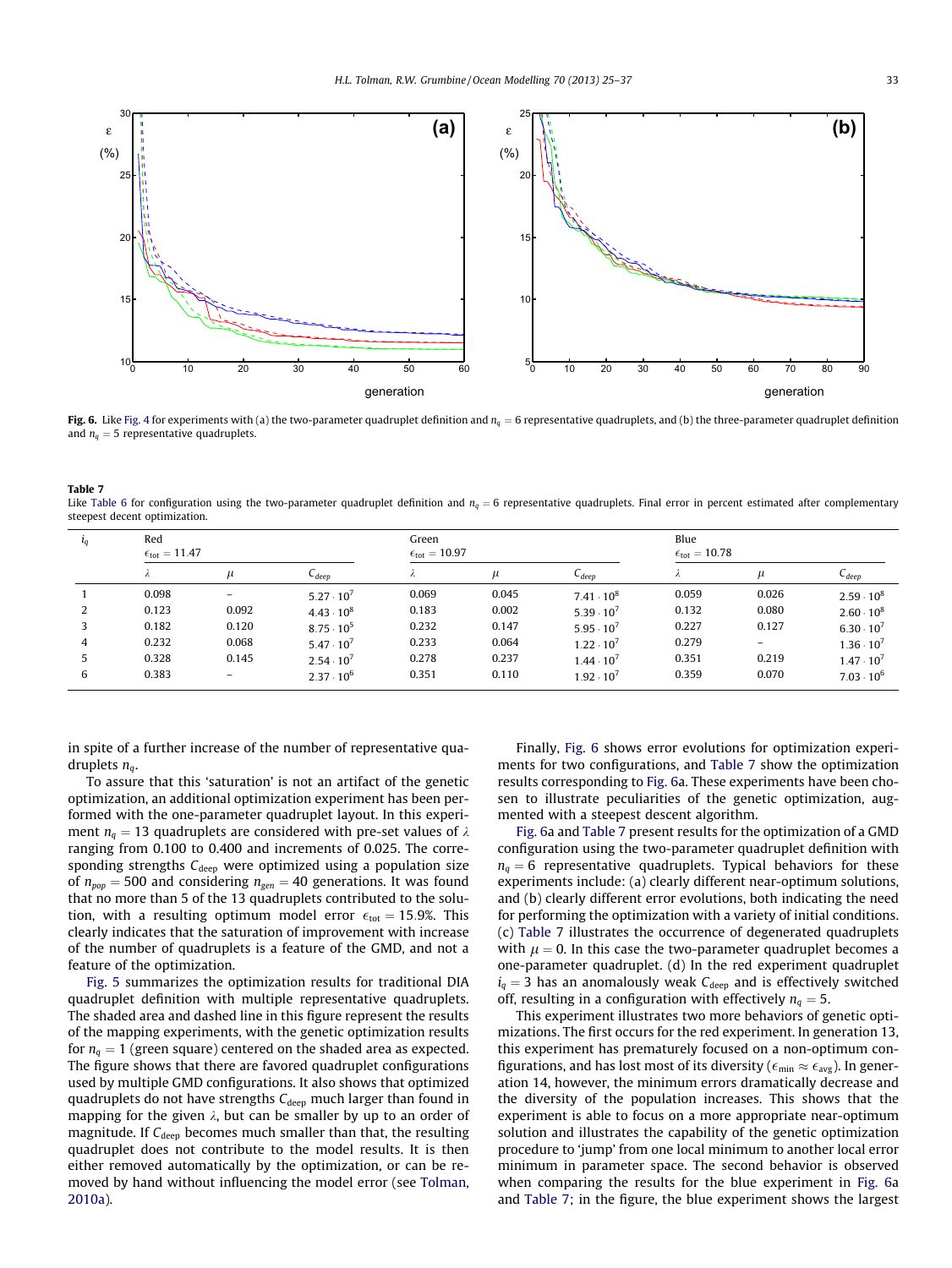<span id="page-9-0"></span>final total error, whereas in the table it proves most accurate. This represents a situation where the final convergence of the genetic optimization was slow, and where a subsequent steepest descent algorithm resulted in a dramatic improvement of the error of the optimum configuration. This illustrates the usefulness of augmenting the genetic optimization with a steepest descent algorithm.

[Fig. 6b](#page-8-0) shows the error evolution for a GMD configuration with the three-parameter quadruplet definition and  $n_a = 5$  representative quadruplets. This configuration shows much more consistent error evolution between the three experiments with final optimum errors of the genetic optimization experiments of 9.37%, 9.99%, and 9.83%, respectively. The steepest descent optimization improved these errors to 9.25%, 9.31% and 9.83%, respectively, influencing the green experiment most. All three final configurations are clearly distinct, without displaying degenerate configurations (configurations not presented here).

### 5. Discussion and conclusions

The present study presents new objective optimization techniques for free parameters in a Generalized Multiple DIA parameterization of nonlinear interactions in wind waves (GMD, [Tolman,](#page-12-0) [accepted for publication](#page-12-0)). Key elements are the holistic and genetic nature of the optimization. It is shown that the most accurate GMD configurations require 20 or more free parameters to be optimized objectively.

Holistic optimization implies that full model integration results are optimized, using idealized test cases. For each test case baseline results are obtained with the exact nonlinear interactions computed using the Webb–Resio–Tracy (WRT) method. Results obtained with the GMD parameterization are compared to the baseline results using fifteen objective metrics computed from modeled wave spectra (48–50 spectra per test case). A similar approach was used subjectively by [Hasselmann et al. \(1985\)](#page-12-0). The objective approach was (re-)introduced by [Tolman et al. \(2004\).](#page-12-0) A companion paper [\(Tolman, accepted for publication](#page-12-0)) demonstrates that improved model behavior (smaller objective errors) for idealized test cases results in similar improvements in realistic applications. A more commonly used optimization approach, fitting interactions approximations for idealized spectra only, has no such guarantee (e.g., [Tolman et al., 2004\)](#page-12-0).

Traditional brute-force optimization is unfeasible for the optimization of a GMD with 20 or more free parameters due to the sheer number of configurations to be evaluated. Traditional steepest descent methods proved unsuccessful due to the occurrence of many local error minima in parameter space, and due to nonsmooth derivatives of errors in parameter space ([Tolman et al.,](#page-12-0) [2004; Tolman, 2005\)](#page-12-0). The latter papers also introduced genetic optimization as a feasible technique to objectively and simultaneously optimize a large number of free parameters in the GMD. The genetic optimization is further developed in the present study and presented in Sections [3](#page-4-0) and [Appendix B](#page-10-0).

The genetic optimization techniques are applied to GMD configurations for deep water with increasing complexity (i.e., increasing numbers of free parameters). In these experiments, the following results and conclusions were obtained:

- (i) The genetic optimization procedure developed in the present study is capable of optimizing more than 20 free parameters in GMD.
- (ii) The method is highly efficient, as is evident in the fact that optimization of 20 parameters required  $O(10^6)$  model evaluations, compared to  $O(10^{30})$  model evaluations needed for brute force error mapping for such a GMD configuration. Note, furthermore, that the genetic optimization is highly

suitable for parallelization of computations, as errors for various members of the population can be computed in parallel (see [Tolman, 2010b\)](#page-12-0). The same holds true for error mapping, but generally not for steepest descent methods.

- (iii) Due to the inherently random nature of genetic optimization, it is essential to use an ensemble of optimization experiments for each GMD configuration considered. The ensemble size of three as used here is a bare minimum to assess the need and power of using an ensemble approach.
- (iv) The random nature of the optimization also results in finding multiple near-optimum solutions rather than the objectively single optimum solution. This implies that different near-optimum solutions can be found for different ensemble members.
- (v) An important feature of the genetic optimization is that the method allows for 'jumping' between local minima, so that the method does not 'lock in' on marginal local minima identified early in the process.
- (vi) Added complexity of a GMD configuration leads to added accuracy, both in terms of the complexity of definition of the representative quadruplet, and in terms of the number of representative quadruplets.
- (vii) Saturation of improvement occurs with adding complexity to the GMD configuration. For the traditional DIA quadruplet configuration, it has been shown that the saturation of improvements has occurred when approximately 4 or 5 representative quadruplets are considered, and that the saturation is a feature of the GMD and not of the optimization approach, consistent with previous results of [Hashimoto](#page-12-0) [and Kawaguchi \(2001\) and Van Vledder \(2005\)](#page-12-0). For more complex quadruplet configurations saturation also appears to occur, and is likely to also be associated with the GMD rather than the optimization approach.
- (viii) A hybrid method, adding a steepest descent approach starting from the best performing configuration of a given generation, helps to assess if convergence on the (local) error minimum is reached, and in some cases results in much better convergence on the error minimum.

In the present study, the optimization techniques are applied to deep water configurations of the GMD only. As shown in [Tolman](#page-12-0) [\(2010a\)](#page-12-0) the above conclusions equally hold for shallow water optimization, when adding appropriate shallow water test cases.

It should be noted that the other source terms used in the WAVEWATCH III model [see Eq. [\(1\)](#page-0-0)] were not developed for the exact interactions, but explicitly for the DIA. It is not clear, whether the present GMD configurations can be considered as universal optimized configurations, or that the optimum configuration is dependent on the input and dissipation source terms. Until and unless universality of optimized configurations is demonstrated, it will be prudent to repeat GMD optimizations for other input and dissipation source term packages. Similarly, it is easy to add new test cases or new error parameters, to focus on specific behavior of the interactions. This would also require additional optimization experiments, which can be performed using the package developed for this study ([Tolman, 2010b](#page-12-0)).

If the optimization of the GMD is repeated, lessons learned from the present study can be applied, for instance.

(a) The saturation of improvement appears to be a feature of the GMD, related to inherent degrees of freedom. It should therefore be sufficient to concentrate on the one-parameter quadruplet definition with  $n_q = 3$  or 4 representative quadruplets and the three-parameter quadruplet definition with  $n_a = 5$  or 6 representative quadruplets.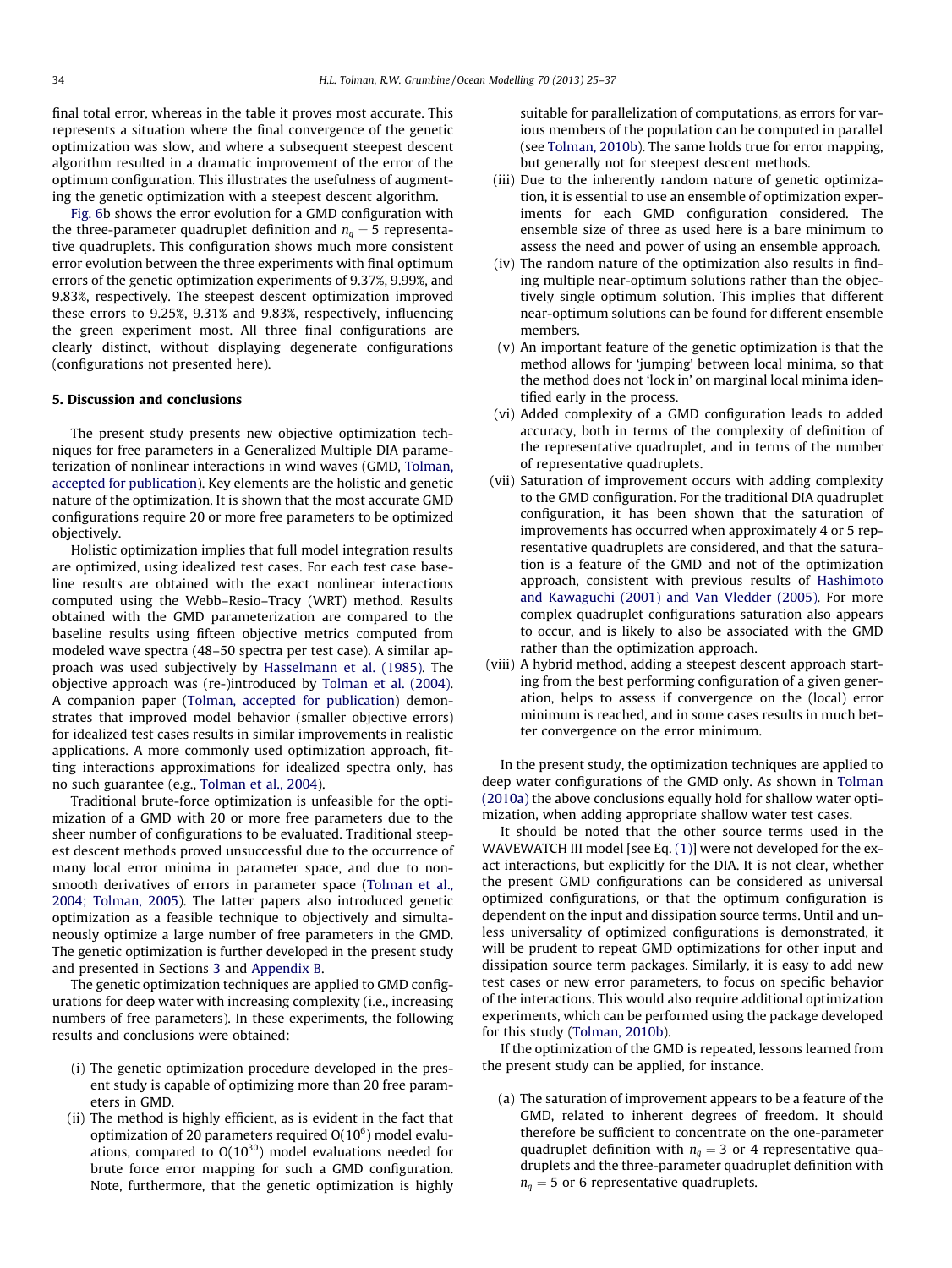- <span id="page-10-0"></span>(b) Using ensembles of three optimization experiments for each configuration is a bare minimum. When a smaller number of configurations is considered it becomes more feasible to use a large variety of initial conditions. Note that an economic way of using a large ensemble would be to obtain partial convergence with a limited number of generations for a large ensemble, while assessing full convergence with sufficient populations only with the most promising of the initial ensemble members (similar to 'island methods', e.g., [Eiben](#page-12-0) [and Smith, 2003\)](#page-12-0).
- (c) The development of an evolutionary optimization approach is part art and part science, with many subjective choices made along the way. Many of these choices could be considered in more detail in future studies. However, the present optimization approach has clearly been proven to be highly efficient for the highly nonlinear optimization required here, and it may be more effective to spend more effort on refining the GMD, than on further refining the optimization techniques.

### Acknowledgments

The authors thank D.B. Rao and Stephen Lord for their long term support for the presented research at NCEP. The author thanks Vladimir Krasnopolsky, Henrique Alves, Will Perrie, and the anonymous reviewers for their input in early drafts of this manuscript. The present study was made possible by various funding sources from NOAA and from the Office of Naval Research (ONR).

### Appendix A. Expressions for error metrics

Errors for the peak frequency  $(f_p,\epsilon_{\textit{fp}})$ , mean direction  $(\overline{\theta},\epsilon_{\overline{\theta}})$ , and directional spread  $(\sigma_{\theta}, \epsilon_{\overline{\sigma}})$  are defined as

$$
\epsilon_{fp} = \sqrt{\frac{1}{N} \sum_{N} \left( \frac{f_{p,p} - f_{p,b}}{f_{p,b}} \right)^2},\tag{A.1}
$$

$$
\epsilon_{\overline{\theta}} = \sqrt{\frac{1}{N} \sum_{N} \left( \frac{\overline{\theta}_{p} - \overline{\theta}_{b}}{\Delta \theta_{n}} \right)^{2}},
$$
\n(A.2)

$$
\epsilon_{\overline{\sigma}} = \sqrt{\frac{1}{N} \sum_{N} \left( \frac{\sigma_{\theta, p} - \sigma_{\theta, b}}{\sigma_{\theta, b}} \right)^2},\tag{A.3}
$$

where the normalization angle  $\Delta\theta_n$  needs to be defined, since no natural normalization angle exists. Somewhat arbitrarily  $\Delta\theta_n = 90^\circ$  is chosen here. In test 06 these errors are defined for the wind sea and swell separately. Errors for the high-frequency energy level  $(\alpha,\epsilon_{\alpha};\beta,\epsilon_{\beta})$  and the nonlinear zero-frequency  $(f_0,\epsilon_{f0})$  are defined as

$$
\epsilon_{\alpha} = \sqrt{\frac{1}{N} \sum_{N} \left( \frac{\alpha_p - \alpha_b}{\alpha_b} \right)^2},\tag{A.4}
$$

$$
\epsilon_{\beta} = \frac{1}{N} \sum_{N} \frac{\sqrt{\int_{1.5f_p}^{3.0f_p} [G_p(f) - G_b(f)]^2 df}}{\int_{1.5f_p}^{3.0f_p} G_b(f) df},
$$
\n(A.5)

$$
\epsilon_{f0} = \sqrt{\frac{1}{N} \sum_{N} \left( \frac{f_{0,p} - f_{0,b}}{f_{0,b}} \right)^2}.
$$
\n(A.6)

Errors for the one-dimensional spectrum ( $F(f)$ ,  $\epsilon_{F1}$ ), steepness spectrum  $(G(f), \epsilon_{G1})$ , and the source term  $(S_{nl}(f), \epsilon_{nl1})$  are defined as

$$
\epsilon_{F1} = \frac{1}{N} \sum_{N} \frac{\sqrt{\int_0^{f_2} [F_p(f) - F_b(f)]^2 df}}{\int_0^{f_2} F_b(f) df}, \qquad (A.7)
$$

$$
\epsilon_{G1} = \frac{1}{N} \sum_{N} \frac{\sqrt{\int_{0}^{f_2} \left[ G_p(f) - G_b(f) \right]^2 df}}{\int_{0}^{f_2} G_b(f) df}, \tag{A.8}
$$

$$
\epsilon_{nl1} = \frac{1}{N} \sum_{N} \sqrt{\frac{\int_0^{f_2} \left[ S_{nl,p}(f) - S_{nl,b}(f) \right]^2 df}{\int_0^{f_2} S_{nl,b}^2(f) df}}.
$$
\n(A.9)

The upper integration bound  $f_2 = 3.5f_p$  is explicitly defined to assure that errors in the parametric tail, which for  $F(f)$  are constant, may not dominate the error measure, or that the integration range does not influence the results (as for  $G(f)$ ). Here  $f<sub>p</sub>$  is determined from the wind sea partition of the spectrum. The error measures for the spectral direction and spread  $(\theta(f), \epsilon_{\theta})$  and  $\sigma(\theta), \epsilon_{\sigma}$ ) are defined as

$$
\epsilon_{\theta} = \frac{1}{N} \sum_{N} \frac{\sqrt{\int_{f_1}^{f_2} \left[\theta_p(f) - \theta_b(f)\right]^2 df}}{\theta_n(f_2 - f_1)},
$$
\n(A.10)

$$
\epsilon_{\sigma} = \frac{1}{N} \sum_{N} \frac{\sqrt{\int_{f_1}^{f_2} [\sigma_p(f) - \sigma_b(f)]^2 df}}{\sigma_{\theta,1,2}(f_2 - f_1)}.
$$
\n(A.11)

These directional parameters are defined even for spectral frequencies with virtually no energy. To assure that the error measure focuses on a spectral range containing energy only,  $f_1$  and  $f_2$  are chosen to only include frequencies for which  $F(f) > 0.001F_{\text{max}}$ , where  $F_{\text{max}}$  is the maximum energy of the corresponding spectrum. Finally, the errors for the two-dimensional spectral and source term errors are defined as

$$
\epsilon_{F2} = \frac{1}{N} \sum_{N} \frac{\sqrt{\int_{0}^{2\pi} \int_{0}^{f_{2}} \left[F_{p}(f,\theta) - F_{b}(f,\theta)\right]^{2} df d\theta}}{\int_{0}^{2\pi} \int_{0}^{f_{2}} F_{b}(f,\theta) df d\theta}, \qquad (A.12)
$$

$$
\epsilon_{G2} = \frac{1}{N} \sum_{N} \frac{\sqrt{\int_{0}^{2\pi} \int_{0}^{f_{2}} \left[ G_{p}(f,\theta) - G_{b}(f,\theta) \right]^{2} df d\theta}}{\int_{0}^{2\pi} \int_{0}^{f_{2}} G_{b}(f,\theta) df d\theta}, \qquad (A.13)
$$

$$
\epsilon_{nl2} = \frac{1}{N} \sum_{N} \sqrt{\frac{\int_0^{2\pi} \int_0^{f_2} \left[ S_{nl,p}(f,\theta) - S_{nl,b}(f,\theta) \right]^2 df d\theta}{\int_0^{2\pi} \int_0^{f_2} S_{nl,b}^2(f,\theta) df d\theta}}
$$
(A.14)

with  $f_2$  defined as with the corresponding one-dimensional spectral error measures.

### Appendix B. Genetic optimization

This appendix presents relevant details of the genetic optimization techniques designed to optimize the free parameters of the GMD. The description of a single member of the population is discussed in [Appendix B.1.](#page-11-0) For completeness, this also includes parameters for the strong or shallow water scaling, although actual optimization in such conditions is not addressed in this manuscript. [Appendix B.2](#page-11-0) describes the construction of the initial population, and [Appendix B.3](#page-11-0) describes the evolution of consecutive populations.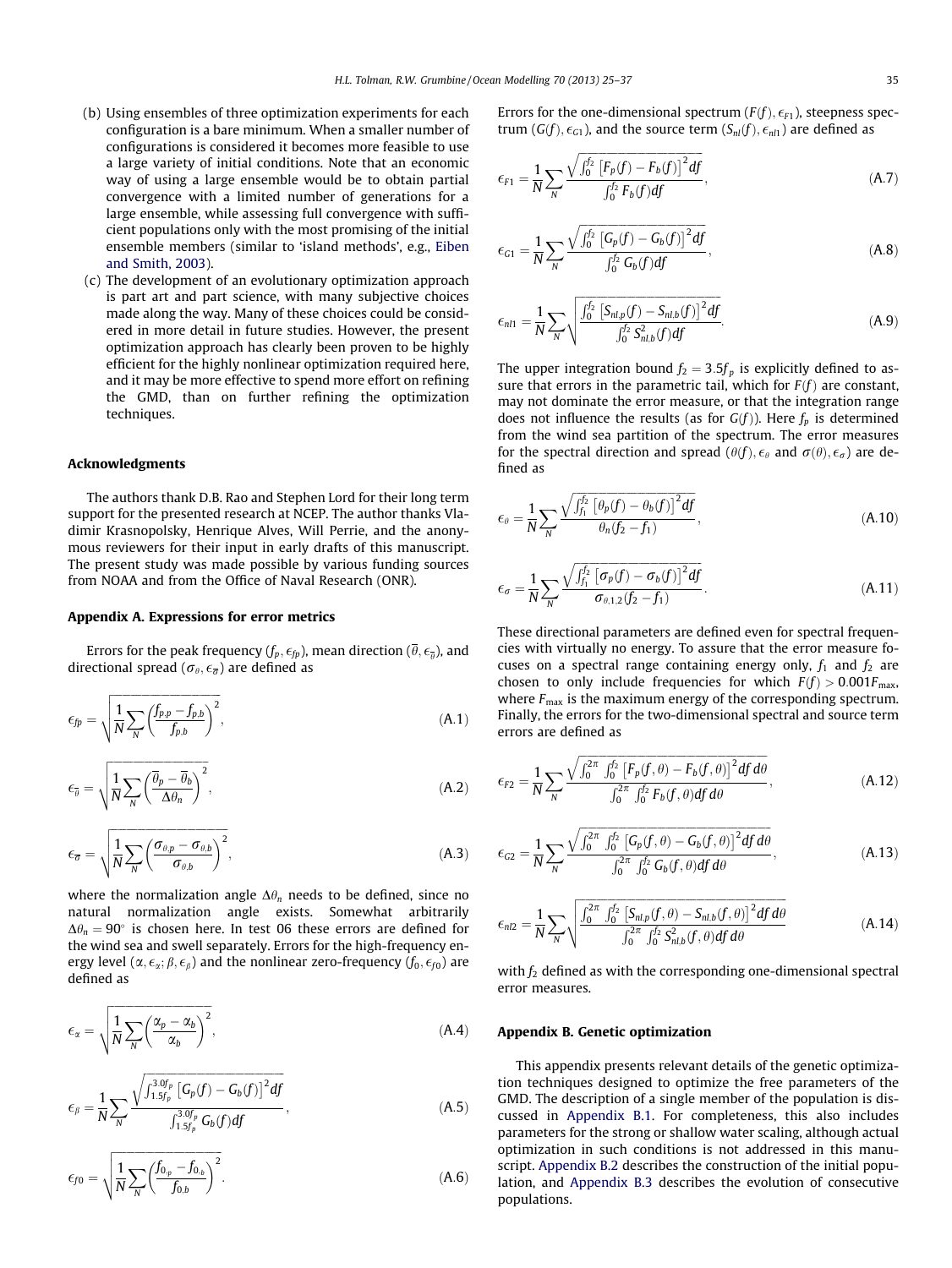<span id="page-11-0"></span>Table B.1

Basic description of members of a population:  $i_{g}$  is the sequence number of the parameter in the description;  $n_a$  is the number of representative quadruplets;  $i_a$  is the quadruplet number. Note that  $\theta_{12} < 0^\circ$  is used to identify (one- or) two parameter quadruplet definitions. std and  $\gamma$  refer to perturbation mutation in [Table B.2](#page-12-0)

| $i_{\rm g}$                                                                                                  | Par.                                                                       | Range                                                                                         | acc.                                                        | Type                                   | Std                                                                                                                     |
|--------------------------------------------------------------------------------------------------------------|----------------------------------------------------------------------------|-----------------------------------------------------------------------------------------------|-------------------------------------------------------------|----------------------------------------|-------------------------------------------------------------------------------------------------------------------------|
| $5(i_{q}-1)+1$<br>$5(i_a - 1) + 2$<br>$5(i_a - 1) + 3$<br>$5(i_q - 1) + 4$<br>$5(i_a - 1) + 5$<br>$5n_q + 1$ | λ<br>$\mu$<br>$\theta_{12}$<br>$C_{\text{deep}}$<br>$C_{\text{shal}}$<br>m | $0 - 0.5$<br>$0 - 0.5$<br>$0 - 180^\circ$<br>$10^5 - 10^{10}$<br>$10^4 - 10^9$<br>$(-8)$ to 4 | 0.001<br>0.001<br>$0.1^\circ$<br>3 digit<br>3 digit<br>0.01 | Lin<br>Lin<br>Lin<br>Exp<br>Exp<br>lin | $0.25\gamma$<br>$0.25\gamma$<br>$45°\gamma$<br>$\gamma C_{\text{deep}}$<br>$\gamma C_{\text{shal}}$<br>$4 \cdot \gamma$ |
| $5n_a + 2$                                                                                                   | n                                                                          | $(-6)$ to $(-2)$                                                                              | 0.01                                                        | lin                                    | $4 \cdot \gamma$                                                                                                        |

### B.1. The genome

A population in the genetic optimization approach is characterized by its members and their 'fitness' (or error). In a traditional genetic optimization approach, and in the precursor to the present study ([Tolman et al., 2004\)](#page-12-0), an individual member of the population is represented by a bit string (e.g., [Holland, 1992](#page-12-0)). For the present optimization problem, it is more natural to use a set of real numbers to describe a member of the population, which is commonly called an evolutionary strategy approach ([Eiben and Smith,](#page-12-0) [2003\)](#page-12-0).

The description of a member of the population needs to include the five free parameters of a representative quadruplet ( $\lambda$ ,  $\mu$ ,  $\theta$ <sub>12</sub>,  $C_{\text{deep}}$ ,  $C_{\text{shall}}$ ) for each  $i_q$  of  $n_q$  representative quadruplets and the scaling parameters  $(m, n)$  from Eq. [\(1\)](#page-0-0)through (9). This results in  $n_g = 5n_g + 2$  numbers describing a member of the population, as outlined in Table B.1. For practical reasons, the population information is stored in human-readable formatted data files. This effectively creates an accuracy limit at which the parameters are described, as is documented in Table B.1. This Table also presents the allowed range of all parameters, based on physical limitations of parameters and on experiments with error mapping for single quadruplets. Note that invalid quadruplet configurations arising in the initialization or in children are not added to a population (corresponding to lethal mutation in biology).

Finally, a fitness value  $\zeta$  is traditionally defined for each member of a population. The fitness is naturally defined here as the inverse of the model error

$$
\zeta = \epsilon_{\text{tot}}^{-1}.\tag{B.1}
$$

Note that not all free parameters need to be optimized for a given GMD configuration. Therefore, a mask consisting of  $n_q$  logical values is defined for each optimization experiment, identifying which parameters are to be optimized. The population management techniques described below only modify GMD parameters that are thus identified, using preset (unchanging) values for all other parameters.

### B.2. The initial population

The initial population is generated by a simple random initialization. For  $\lambda$ ,  $\mu$  and  $\theta_{12}$  direct physical limitations of the parameter settings are available, as discussed in the previous section. For the initial population, values for these three parameters for each member are set randomly assuming a uniform distribution of values in the valid range of the parameter (Table B.1).

Allowed values of  $C_{\text{deep}}$  and  $C_{\text{sha}}$  are not naturally bounded and are set in a wide range around values expected from previous mapping and inverse modeling studies. Because these parameters cover several orders of magnitude, an exponential type of distribution is used where  $log(C_{deep})$  and  $log(C_{shall})$  are uniformly distributed over their valid range.

Particularly for a GMD using the three-parameter quadruplet definition many less viable quadruplets are generated when a purely random initialization is used. This may result in too few viable quadruplets on which the optimization focuses too quickly, in effect limiting the diversity of the population. To avoid this, a larger number of random realizations may be considered to fill the first population, of which only the fittest members are retained.

### B.3. Subsequent populations

When the initial population has been established, the fitness  $\zeta$ of each member is computed, and the population is sorted by descending fitness. A population model is needed to populate the next generation [\(Eiben and Smith, 2003](#page-12-0), Sections 3.6 and 8.8). In the present study, a small fraction of the best performing members of the population is retained. All other members of the new population are generated as offspring of parents from the previous population.

Only fit members of the present population are allowed to become parents, defined by their model error

$$
\epsilon \leqslant X_p \epsilon_{\min},\tag{B.2}
$$

where  $\epsilon_{\rm min}$  is the error of the fittest member of the population. The resulting fraction of the population that is allowed to become parent is furthermore limited by a minimum and a maximum fraction of the population. With this, the limiting fitness ( $\zeta_{\text{lim}}$ ) is defined as the fitness of the fittest member of the population that is not allowed to become a parent, or, if l members of a ranked population are allowed to have offspring,  $\zeta_{\text{lim}} = \zeta_{l+1}$ . The probability  $p_i$  of each parent with index  $i \leq l$  to be chosen as a parent is defined as

$$
p_i = (\zeta_i - \zeta_{\text{lim}}) \left( \sum_{i=1}^l \zeta_i - \zeta_{\text{lim}} \right)^{-1}.
$$
 (B.3)

Using these probabilities, sets of two parents are randomly selected until sufficient offspring has been generated.

The first step in the process of generating offspring from parents is cross-over recombination. Both parents are defined by a 'string' of  $5n_a + 2$  real numbers. Randomly, 0, 1 or 2 crossover points are selected in this string. On one side of a crossover point, data is taken from parent one, on the other side, data is taken from parent two. When parents are described with bit strings rather than real numbers, the crossover point may be in the middle of the description of a physical parameter, hence 'mixing' information of both parents for that parameter.

In the simplest approach to mutation with real-valued parameters denoted as simple recombination in ([Eiben and Smith, 2003,](#page-12-0) Section 3.5.3), all parameter values are directly taken from one of the two parents without additional considerations at the crossover point.

Another process denoted as single arithmetic recombination describes this process at the crossover point by taking a single parameter in the child, and defining it as a weighted average of the parameter values of the two parents. Defining the parents as  $x$  and  $y$ , the child as  $c$ , and the index  $i$  representing the crossover parameter value index, the parameter value of the first child is determined as

$$
c_i = \kappa x_i + (1 - \kappa) y_i, \tag{B.4}
$$

and the parameter value for the second child is obtained by exchanging  $x$  and  $y$ . In the present algorithm, a random choice is made between simple and single arithmetic recombination, and  $\kappa$ is also chosen randomly.